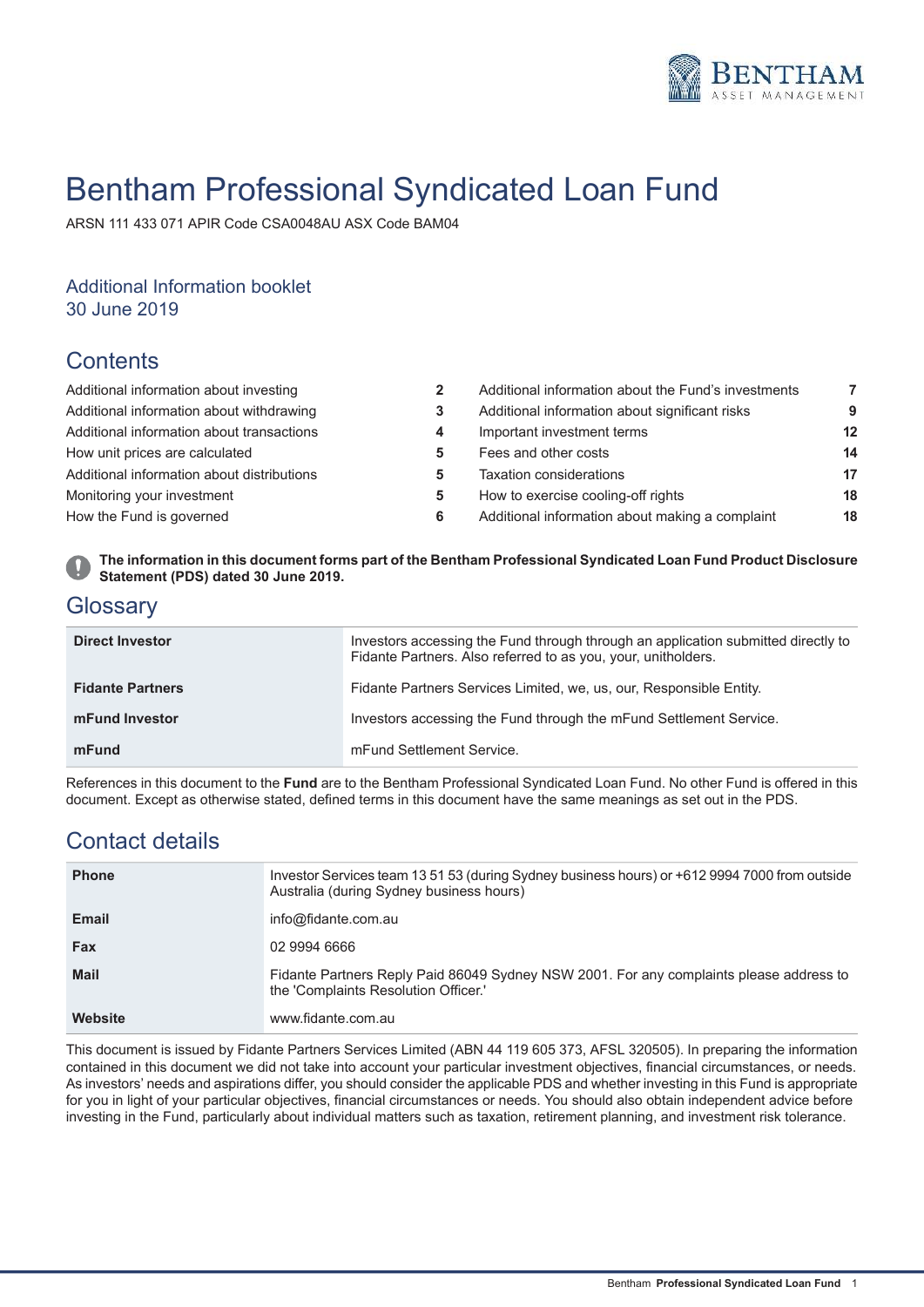# <span id="page-1-0"></span>Additional information about investing

## **Initial Investments**

You can access the Fund:

As an mFund Investor via mFund (**mFund**) – through your broker with whom you have a broker sponsorship agreement; or

## **mFund Investors**

You will receive identical units and have the same rights as Direct Investors.

For mFund investors, initial investments can be made by placing a 'buy order' for units in the Fund through your nominated broker with whom you have a broker sponsorship agreement. You will have to advise your broker that you agree to use mFund and have read the PDS and any additional important information.

Your broker will process your order using mFund. Your payment will come out of your relevant broking account.

## **Additional one-off investments**

If you wish to make additional investments in the Fund, please download a copy of the current PDS and the additional important information and any disclosure updates. A paper copy of the current PDS, the additional important information and any updates are available free of charge by visiting the Fidante Partners website or by calling 13 51 53.

## **Direct Investors**

If you wish to make additional investments in the Fund, complete the relevant sections of the relevant Application Form, both available from www.fidante.com.au.

For existing direct investors, additional investments can be made via direct debit, electronic funds transfer, or cheque. If you are sending your investment from outside Australia, please note you are only able to make additional payments via an electronic funds transfer. If making your additional investment via direct debit, you will need to complete the relevant direct debit facility section on the Additional Investment Form.

All direct debits are subject to the Direct Debit Request Agreement which is available on the Fidante Partners website and contains details of how to make payments via electronic funds transfer.

Alternatively, if you are making your additional investment via cheque, you can send us written instructions. Please attach your cheque to the instructions and ensure the instructions include:

- your account number;
- the full name(s) in which your investment account is held;
- the amount you wish to invest; and
- a daytime telephone number.  $\bullet$

## **mFund Investors**

For mFund investors, additional investments can be made by placing a 'buy order' for units in the Fund through your nominated broker with whom you have a broker sponsorship agreement. You will have to advise your broker that you agree to use the mFund Settlement Service and have read the PDS and any additional important information.

Your broker will process your order using mFund. Your payment will come out of your relevant broking account.

## **Regular Savings Plan**

The Regular Savings Plan (**RSP**) enables you to invest in the Fund each month via direct debit from a nominated account.

### **Direct Investors**

To start an RSP, simply complete the relevant sections of the relevant Application Form or complete the Additional Investment Form, both available from www.fidante.com.au.

Your nominated account will be debited on or around the next business day after the 14th day of each month for the specified amount. Your application to commence an RSP must be received at least three business days before the 14th day of the month in which you wish your instructions to take effect. Participation in the RSP will be renewed annually by continuing to make contributions.

Units will be issued on the basis of information contained in the PDS and this document current at the time the contributions are made. Should a replacement PDS or additional important information be issued, we will notify you and inform you of any changes or updates if you continue to participate in the RSP. You can amend, suspend, or cancel your RSP at any time. You should ensure that we receive your instructions to amend, suspend or cancel your RSP at least three business days before the 14th day of the month in which you wish your instructions to take effect. Any request received after this may result in the change not being effective until the following month.

If two consecutive debits are dishonoured due to insufficient funds, we will suspend your RSP.

### **mFund Investors**

The RSP facility is not available to mFund Investors.

## **Incomplete or rejected application forms**

Under the Fund's constitution, we can accept or reject any application for units and are not required to give any reason or grounds for such a refusal.

Monies from incomplete applications will generally be held on trust for a maximum period of 30 days in a non-interest bearing account commencing on the day we receive the monies. After this period, your funds will be returned to the source of payment.

Once we receive your completed application form, the monies held will be divided by the next determined unit price to calculate the number of units that will be allocated to you.

## **Customer Identification Program**

## **Direct Investors**

To address money laundering and terrorism risks, verification of each customer's identity is a prerequisite for all new customers starting an investment. The requirements to verify each customer's identity will depend on what type of investor you are, e.g. individual or company etc.

You will be required to provide certified copies of your identity verification documents directly to us (refer to 'Who can certify' for a list of who can certify these documents). If the Application Form is signed under Power of Attorney we will also require a certified copy of the Power of Attorney document and a specimen signature of the attorney.

Under relevant laws, we may be required to ask you for additional identity verification documents and/or information about you, anyone acting on your behalf, or any related persons that are beneficial owners in relation to your investment, either when we are processing your investment request or at some stage after we have issued units in the Fund. We may pass any information we collect and hold about you or your investment to the relevant government authority.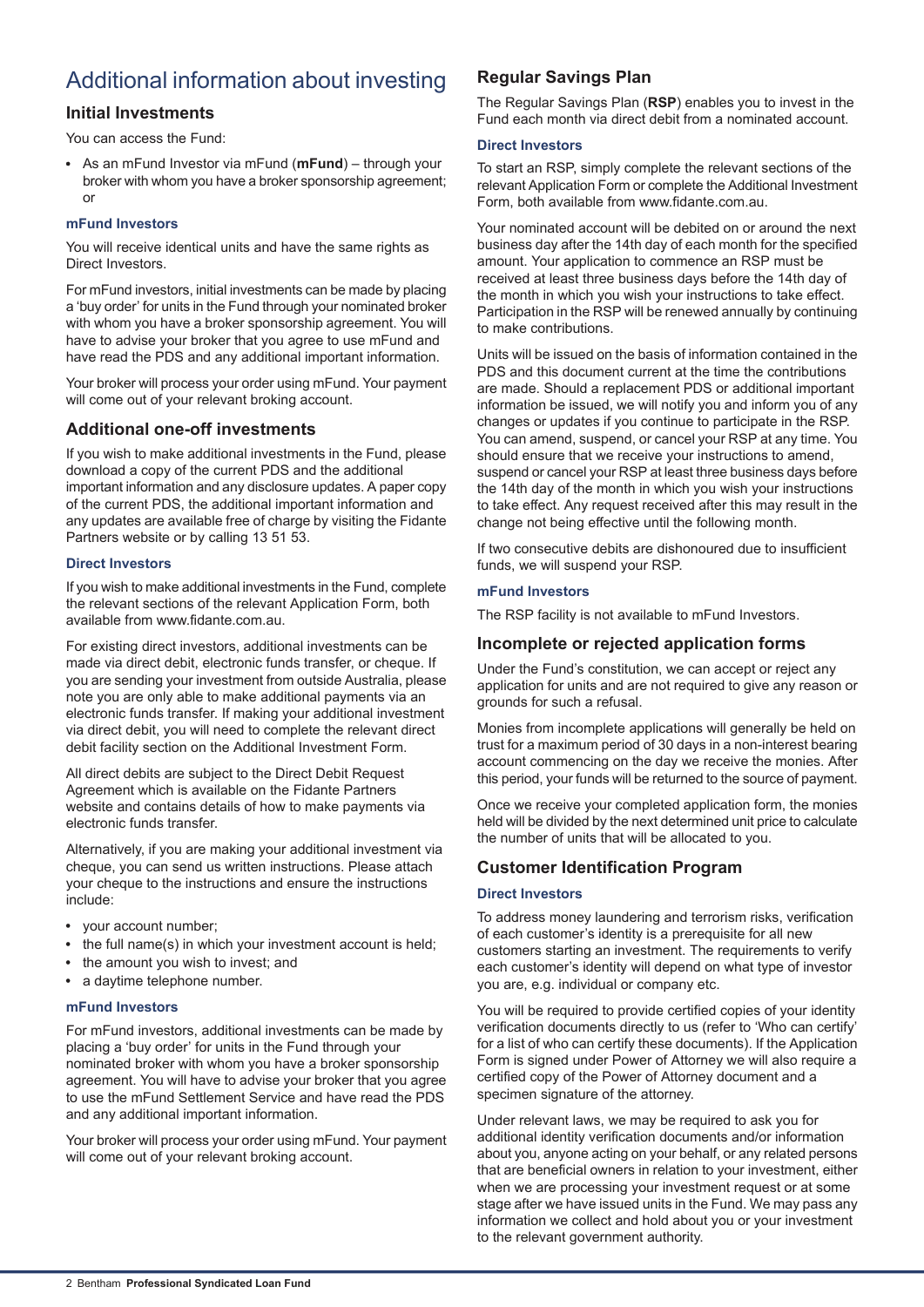### **Identity verification documents**

You will be required to provide valid identity verification documentation when you invest. The actual documentation required will depend on whether you are an individual investor or a non-individual investor such as a superannuation fund, a trust or a company.

We have outlined the specific documentation required in the relevant Application Form. If any documentation you provide is not in English, it must be accompanied by an original copy of an English translation prepared by an accredited translator. If we do not receive all required valid customer identity verification documents with your application, we will not be able to commence your investment. We will contact you as soon as possible if we require more information. We may also seek to re-verify your identity or collect additional information at any time after your investment has commenced.

#### **Who can certify**

You must ensure that each page of the relevant identity verification document(s) is certified. The person certifying must state in writing:

- their capacity (from the list provided); and
- on each page of the document 'this document is a true and correct copy of the original' or words to that effect.

An identity verification document may be certified as a true and correct copy of an original document by one of the following persons:

- an officer with, or authorised representative of, a holder of an Australian Financial Services Licence, having two or more continuous years of service with one or more licensees, i.e. a financial adviser;
- a Justice of the Peace;
- a person who is enrolled on the roll of the Supreme Court of a State or Territory, or the High Court of Australia, as a legal practitioner (however described), i.e. an Australian lawyer;
- a member of the Institute of Chartered Accountants in Australia, CPA Australia or the National Institute of Accountants, i.e. an accountant;
- an agent of the Australian Postal Corporation who is in charge of an office supplying postal services to the public;
- a permanent employee of the Australian Postal Corporation with two or more years of continuous service who is employed in an office supplying postal services to the public; or
- a police officer.

<span id="page-2-0"></span>Other persons may also be qualified to certify documents. For a full list of eligible persons, please contact us.

## **mFund Investors**

mFund Investors should refer to their broker who is responsible for their customer identification program.

## Additional information about withdrawing

## **How to make a withdrawal**

## **Direct Investors**

Direct Investors can request a withdrawal by telephone or fax (refer to 'Telephone and fax instructions' in this document) or in writing. A withdrawal request, either in whole or in part, once received by us may not be withdrawn without our agreement. Withdrawals can only be made to a bank account held in your name. If you make your withdrawal request by telephone or fax, we can make your withdrawal payment to a previously nominated bank account we have on file.

If you provide us with an appropriately signed, original written request, then in addition to the payment methods set out above, we can also make payments by direct credit to another bank account in your name.

We will require the following information when you make your withdrawal request:

- your account number;
- the full name(s) in which your investment account is held;
- the amount (dollars or units) you wish to withdraw;
- $\bullet$ method of payment; and
- a daytime telephone number.

Please ensure that the appropriate signatories sign all written withdrawal instructions, including those forwarded by fax.

If you originally invested via direct debit and you make a withdrawal within the first three months of making your investment, we will only pay the withdrawal proceeds to the account that was debited when making your initial investment.

#### **mFund Investors**

If you wish to sell your units in the Fund, please place a 'sell order' for units in the Fund through your nominated broker with whom you have a broker sponsorship agreement. Your broker will use mFund to process your order.

Payments will be paid to your relevant broking account.

## **Processing your withdrawal**

While withdrawals are normally processed and paid within five business days of receiving your valid withdrawal request, we may take significantly longer than this in certain circumstances (please refer to 'Delay of withdrawal payments'). If your request for withdrawal would cause your balance to fall below the current minimum balance amount of \$10,000, this may be treated as a request for full withdrawal.

For Direct Investors, we can make withdrawal payments by direct credit to your nominated account. You agree that if the type of payment you request results in bank fees being charged, we may deduct those fees from your withdrawal proceeds before remitting the net amount to you.

Generally, if the payment for your withdrawal is returned to us and remains outstanding for 6 months, we may reinvest the proceeds in the Fund. Any reinvestment of a withdrawal amount will be processed using the investment unit price current at the time of the reinvestment transaction. For more information on unit prices, refer to 'How unit prices are calculated' below.

We may determine that some or all of the withdrawal amount consists of income (which may include net capital gains), rather than capital of the Fund.

We will advise you when this is the case as soon as practicable after the end of the financial year in which the withdrawal occurred.

We have the discretion to transfer assets of the Fund to you (instead of cash) in payment (partly or fully) of the proceeds of your withdrawal request less any costs for the transfer.

We have the right to compulsorily redeem units in issue, if we give prior notice to affected investors.

## **Delay of withdrawal payments**

Withdrawals are normally processed and paid within five business days of receiving a valid withdrawal request; however, we do not guarantee this timeframe and we may take significantly longer to pay withdrawals in certain circumstances.

Withdrawals may be delayed in the following circumstances: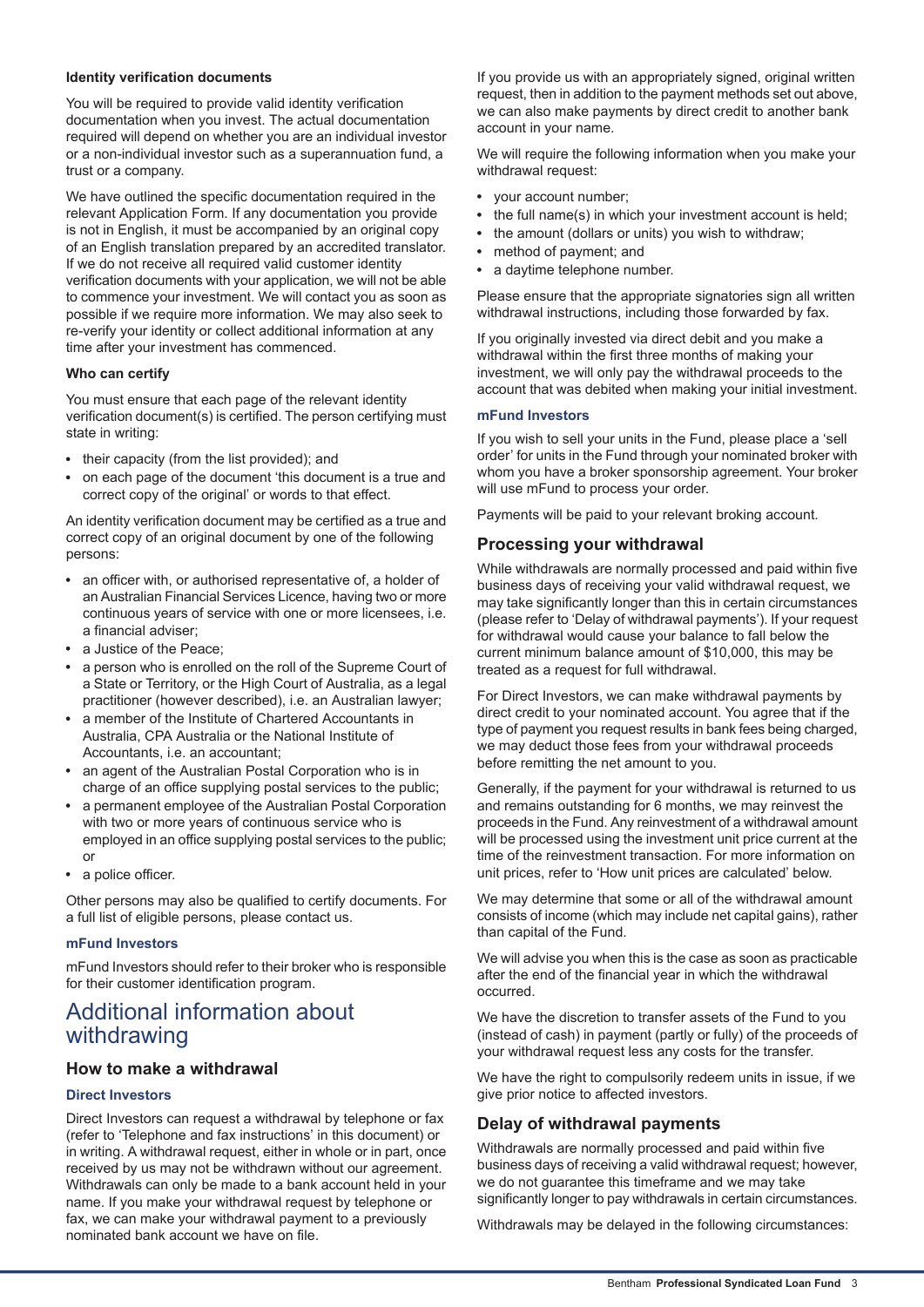- under the Fund's constitution, we have 30 days to satisfy a redemption request;
- if the Fund becomes illiquid, we are not required to pay withdrawals unless we offer to do so (refer to 'If the Fund becomes illiquid' below).

Where multiple delays are applicable, timeframes may apply cumulatively.

Additionally, if we did not receive all required identity verification documents (as outlined in the relevant application form) at the time of investment or your withdrawal request is incomplete, we may not process your withdrawal request until these documents are received or further requirements are met.

## **If the Fund becomes illiquid**

If the Fund is not liquid (as defined in the Corporations Act), unitholders will only be able to withdraw from the Fund if we make an offer of withdrawal to unitholders. If we do make such an offer, unitholders may only be able to withdraw part of their investment. There is no obligation for us to make withdrawal offers.

Under the Corporations Act, the Fund is regarded as liquid if liquid assets account for at least 80% of the value of the assets of the Fund. Liquid assets generally include money in an account or on deposit with a bank, bank-accepted bills, marketable securities and property of the kind prescribed under the Corporations Act.

## <span id="page-3-0"></span>Additional information about transactions

## **mFund Settlement Service**

mFund is a settlement service developed by the Australian Securities Exchange (**ASX**). It is an electronic processing system for settling transactions of unlisted managed funds through the Clearing House Electronic Subregister System (**CHESS**) and is designed to replace the traditional paper application process for unlisted managed fund transactions.

## **Transferring ownership**

## **Direct Investors**

You can generally transfer some or all of your investment to another person in such a manner and subject to such conditions as required by law and that we, from time to time, prescribe. We are not obliged to register a transfer that does not meet these criteria, or where there is an amount payable to us by the transferee or the transferor (as applicable) in respect of the units being transferred. We recommend that you obtain your own professional advice regarding your position before transferring some or all of your investment, as tax and social security laws are complex and subject to change, and investors' individual circumstances vary.

Please contact us for further information about transferring units.

#### **mFund Investors**

Transfers are not currently available to mFund investors.

## **Transaction cut-off times**

## **Direct Investors and mFund Investors**

Generally, if your valid investment or withdrawal request is received in our Sydney office before 3:00pm Sydney time on a New South Wales business day (referred to as the transaction cut-off time), it will usually be processed using the unit price determined as at the close of business on that day. If your valid investment or withdrawal request is received after the

transaction cut-off time, or on a non-business day, it will usually be processed using the applicable unit price calculated as at the close of business on the next business day.

If you are investing through the mFund Settlement Service the transaction cut off times may vary. Please contact your nominated broker for further information.

## **Telephone and fax instructions**

#### **Direct Investors**

You should understand that a person without your authority could telephone us or send us a fax and, by pretending to be you, withdraw funds from your account for their own benefit.

We take care when acting on instructions. In doing so, we perform security checks and have in place internal policies and procedures designed to reduce the risk that fraud is committed in relation to your account. In using the telephone and/or a fax facility, you agree that we are not responsible to you for any fraudulently completed communications and that we will not compensate you for any losses if we have complied with internal policies and procedures, and we have not been negligent, fraudulent or dishonest.

We will only act on completed communications that we receive. In the case of a fax, a transmission certificate from your fax machine is not sufficient evidence (unless we have otherwise agreed), that we received your fax. We will not be liable for any loss or delay resulting from the non-receipt of any transmission.

In the case of joint holdings, superannuation funds, trusts and companies, additional processes may apply and any investor or director who signs the application form may request a telephone withdrawal.

If the details of the bank account quoted at the time of making a telephone or fax withdrawal do not match the nominated bank account we have on file, the withdrawal will not proceed. You must advise us via an original, signed, written request if you wish to change your previously nominated bank account details. If you do not want withdrawals to be able to be made from your account via a telephone or fax request, we must receive an original, signed, written request to cancel these withdrawal facilities. Cancellation will be effective from the end of the second business day after receipt of this written request.

We may cancel or vary these requirements by giving you notice in writing.

#### **mFund Investors**

You should contact your nominated broker for information regarding how to transact.

## **Changes to permitted transactions**

We can vary the minimum investment amounts for the Fund at any time and can also change the application or withdrawal cut-off time. Under the Fund's constitution, we can refuse applications or withdrawals for any reason. In particular, where we consider it to be in the interests of unitholders (such as an inability to value the Fund), we may suspend application or withdrawal requests. Any application or withdrawal requests received during the period of suspension, or for which a unit price has not been calculated or confirmed prior to the commencement of a period of suspension, will be deemed to have been received immediately after the end of the suspension period.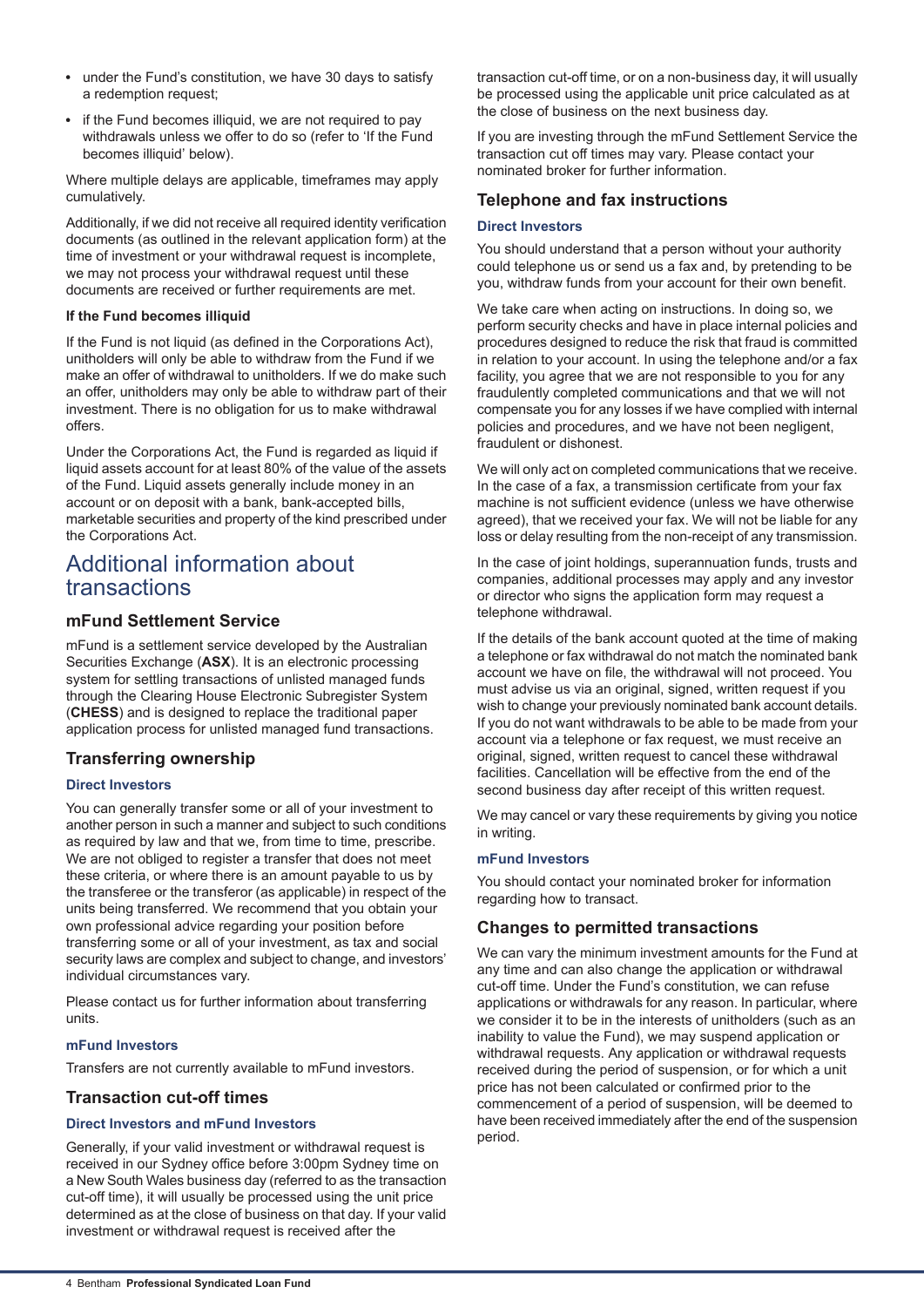# <span id="page-4-0"></span>How unit prices are calculated

Unit prices are determined in accordance with the Fund's constitution and are usually calculated each NSW business day. The calculation of both the investment unit price and the withdrawal unit price is based on the net asset value (**NAV**) adjusted by the buy/sell spread. For information on buy/sell spreads, refer to 'Buy/sell spreads' in 'Additional information about fees and costs'.

For investment and withdrawal unit prices, the NAV is the value of all the Fund's assets attributed to the Fund less the value of the Fund's liabilities at the valuation time. When calculating the NAV, we must use the most recent valuations of the Fund's assets and the most recent determination of the liabilities.

The Fund's assets and liabilities are usually valued each NSW business day.

Generally, for unit pricing purposes, listed securities are valued using the last available market close price quoted on the relevant exchange. Other assets are generally valued at recoverable value. Any income entitlements, cash at bank, and any amount of Goods and Services Tax (**GST**) recoverable by the Fund from the Australian Taxation Office are also included in asset values used to calculate the investment and withdrawal unit prices.

Generally, for unit pricing purposes, liabilities are valued at cost. Liabilities also include an accrual for management costs (which includes management fees up to and including the calculation date) and for costs (if any) that an investor would ordinarily incur when investing in the Fund's underlying assets.

Where we receive a valid transaction request before the transaction cut-off time of 3:00pm (Sydney time) on a NSW business day, the unit price will generally be determined at the next valuation time after that transaction cut-off time. This is typically referred to as 'forward pricing'.

In rare circumstances, we may suspend unit pricing where, acting in accordance with our Responsible Entity obligations to unitholders, we consider it impracticable to calculate a NAV.

<span id="page-4-1"></span>We have a Unit Pricing Permitted Discretions Policy. The policy sets out how we will exercise any discretions in relation to unit pricing (such as, for example, how often we determine unit prices and valuation methodology). If we depart from our policy, we are also required to record details of this departure. You can obtain a copy of this policy or any recorded departures free of charge by calling us.

# Additional information about distributions

If we pay a distribution, as a Direct Investor or mFund Investor you may choose to have your distribution reinvested in additional units in the Fund, or paid directly to your nominated account with an Australian financial institution. Unless you have indicated otherwise, we will reinvest your distributions.

The price of units issued on reinvestment of distributions is the investment price for units next determined after the close of business on the last day of the distribution period. There is no buy/sell spread reflected in this investment price. The amount of each distribution may vary. Your share of any distribution depends on how many units you hold at the end of the relevant period as a proportion of the total number of units in the relevant class on issue at that time and the amount of distributable income referable to those units and that class.

As distributable amounts are a component of the unit price, unit prices normally fall by the distribution amount following a distribution.

The amount of income distributed each year will generally be the distributable income received by the Fund, unless we decide to distribute a different amount. Any net capital gains derived by the Fund during the financial year are generally distributed in the June distribution period.

If you invest just prior to a distribution payment, you may receive some of your investment back immediately as income. Conversely, if you withdraw from the Fund just before a distribution, you might turn income into a capital gain or reduce your capital losses.

Generally, if any distribution payments are returned to us and remain outstanding for 6 months, we may reinvest those distributions and amend your future distribution method to reinvest.

Any reinvestment of an unclaimed or returned distribution will be processed using the investment unit price current at the time of the reinvestment transaction.

Under the constitution, we have the power to make reinvestment of distributions compulsory. At the date of this document, we have no intention of making distribution reinvestment compulsory. We also have the discretion to transfer assets of the Fund to you (instead of cash) in payment (partly or fully) for a distribution amount.

If you wish to change your distribution payment instructions, please follow the process outlined below.

### **Direct Investors**

Please mail us an original, signed, written request.

#### <span id="page-4-2"></span>**mFund Investors**

Please contact your nominated broker for the documentation required.

# Monitoring your investment

## **Direct investors**

You can access your account information 24 hours a day, seven days a week through InvestorOnline, a secure online service which provides access to up-to-date information about your investments, including the latest unit prices, your account balance and transaction history

We will also send you regular information about your investments, including:

- confirmation of the acceptance of your initial and one-off additional investments; this confirmation will provide details of the units issued;
- confirmation that we have processed a withdrawal request; this confirmation will provide details of the unit and dollar value withdrawn;
- a quarterly statement: and
- a consolidated annual taxation statement.

At any time, you may request a transaction statement that shows either all transactions since your last regular statement or all transactions for a specific period. We recommend that you check all statements and transaction confirmations carefully. If there are any discrepancies, please contact us or your financial adviser.

As the Fund is a 'disclosing entity' under the Corporations Act, it is subject to regular reporting and disclosure obligations.

As Responsible Entity of the Fund, we are also subject to continuous disclosure obligations that require us to make material information available to investors. You can obtain a copy of the Fund's continuous disclosure information by visiting the Fidante Partners website.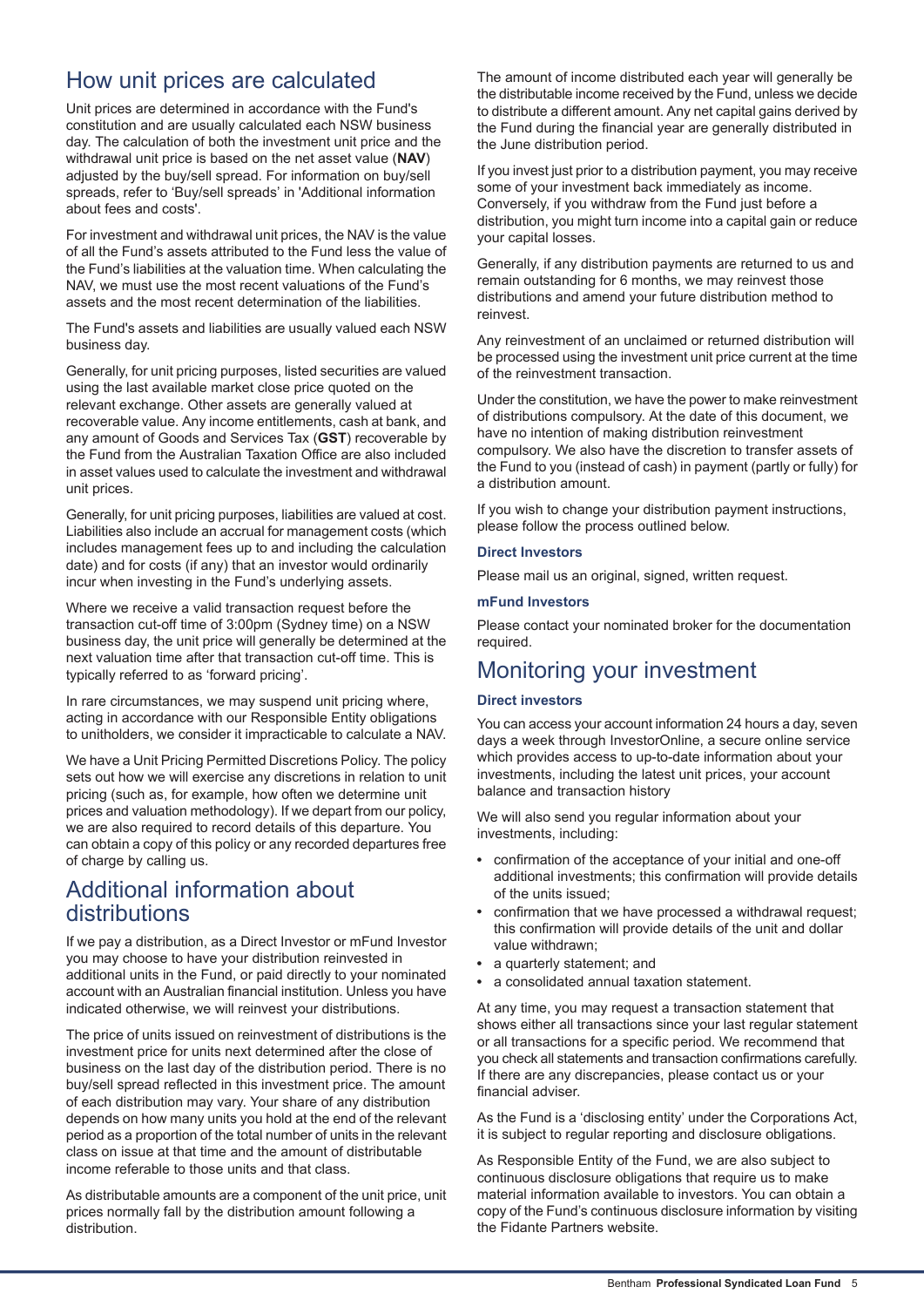You can obtain copies of the Fund's most recent annual financial report by visiting the Fidante Partners website.

Copies of documents lodged with the Australian Securities and Investments Commission (**ASIC**) in relation to the Fund may be obtained from, or inspected at, an ASIC office.

### **mFund Investors**

Please contact your nominated broker for information regarding your investment in the Fund.

## **Keeping us informed**

## **Direct Investors**

Our records about you are important.

Please inform us in writing of any change to the personal details that you have given us. This may be a new postal address, a change of name or new bank account details. We will send you written confirmation of any changes that you request us to make to your personal details.

#### **mFund Investors**

As an mFund Investor, you should notify your nominated broker of any changes to your personal details.

## **What happens if you choose not to disclose certain information?**

If you choose not to disclose certain information, the following may apply:

- Account details: we will not be able to pay withdrawal proceeds or income distributions to you.
- Tax residency information: we may not be able to process your request, or we may be required to notify the ATO.
- Incomplete application form: unless otherwise agreed, we will not be able to process your investment request.
- If you do not provide all relevant identity verification documents, we will not be able to process your investment request

For Australian resident investors, if you choose not to disclose your TFN, TFN exemption or ABN, we have to deduct tax at the highest marginal tax rate plus Medicare levy (and any other levies we are required to deduct, from time to time) from any amounts attributed or distributed to you (refer to 'Tax File Number' in 'Taxation considerations').

## **Up-to-date information about the Fund**

You can obtain up-to-date Fund performance, actual asset allocations and Fund size information by contacting your financial adviser or nominated broker, visiting the Fidante Partners website or calling 13 51 53.

A paper copy of any updated information will be given to you, without charge, on request by contacting us.

A paper copy of the Fund's annual financial reports, any continuous disclosure notices, and any half yearly financial report will also be given to you, without charge, on request.

# <span id="page-5-0"></span>How the Fund is governed

The Fund's constitution, together with the Corporations Act and other laws, governs the way in which the Fund operates, including the rights, responsibilities and duties of the Responsible Entity and unitholders.

## **The constitution**

The constitution contains the rules relating to a number of issues including:

- unitholder rights;
- the process by which units are issued and redeemed;  $\bullet$
- the calculation and distribution of income;
- the investment powers of the Responsible Entity;
- the Responsible Entity's right to claim indemnity from the Fund and charge fees and expenses to the Fund;
- the creation of other classes of units; and
- the termination of the Fund.

It is generally thought that unitholders' liabilities are limited to the value of their holding in the Fund. It is not expected that a unitholder would be under any obligation if a deficiency in the value of the Fund was to occur. However, this view has not been fully tested at law.

Unitholders can inspect a copy of the constitution at our head office or we will provide a copy free of charge, on request.

We may alter the constitution if we reasonably consider the amendments will not adversely affect unitholders' rights. Otherwise (subject to any exemption under the law), we must obtain unitholder approval at a meeting of unitholders. We may retire or be required to retire as Responsible Entity if unitholders pass an resolution approving our removal.

### **Termination**

The constitution, together with the Corporations Act, governs how and when the Fund may be terminated. We may terminate the Fund at any time by written notice to unitholders. On termination, a unitholder is entitled to a share of the net proceeds of our realisation of the assets in proportion to the number of units they hold in the Fund.

#### **Unitholder meetings**

The conduct of unitholder meetings and unitholders' rights to requisition, attend and vote at those meetings are subject to the Corporations Act and (to the extent applicable) the Fund's constitution.

## **Compliance plan and compliance committee**

We have lodged the Fund's compliance plan with ASIC and established a compliance committee for the Fund with a majority of external members. The compliance plan sets out how we will ensure compliance with both the Corporations Act and the Fund's constitution.

The compliance committee's role is to monitor compliance with the compliance plan. It must also regularly assess the adequacy of the compliance plan and report any breaches of the Corporations Act or the Fund's constitution to us. If we do not take appropriate action to deal with the breach, the compliance committee must report the breach to ASIC.

The Fund and the compliance plan are required to be audited annually.

## **Other parties**

We have engaged a custodian to hold the assets of the Fund. The custodian has no independent discretion with respect to the holding of assets and is subject to performance standards.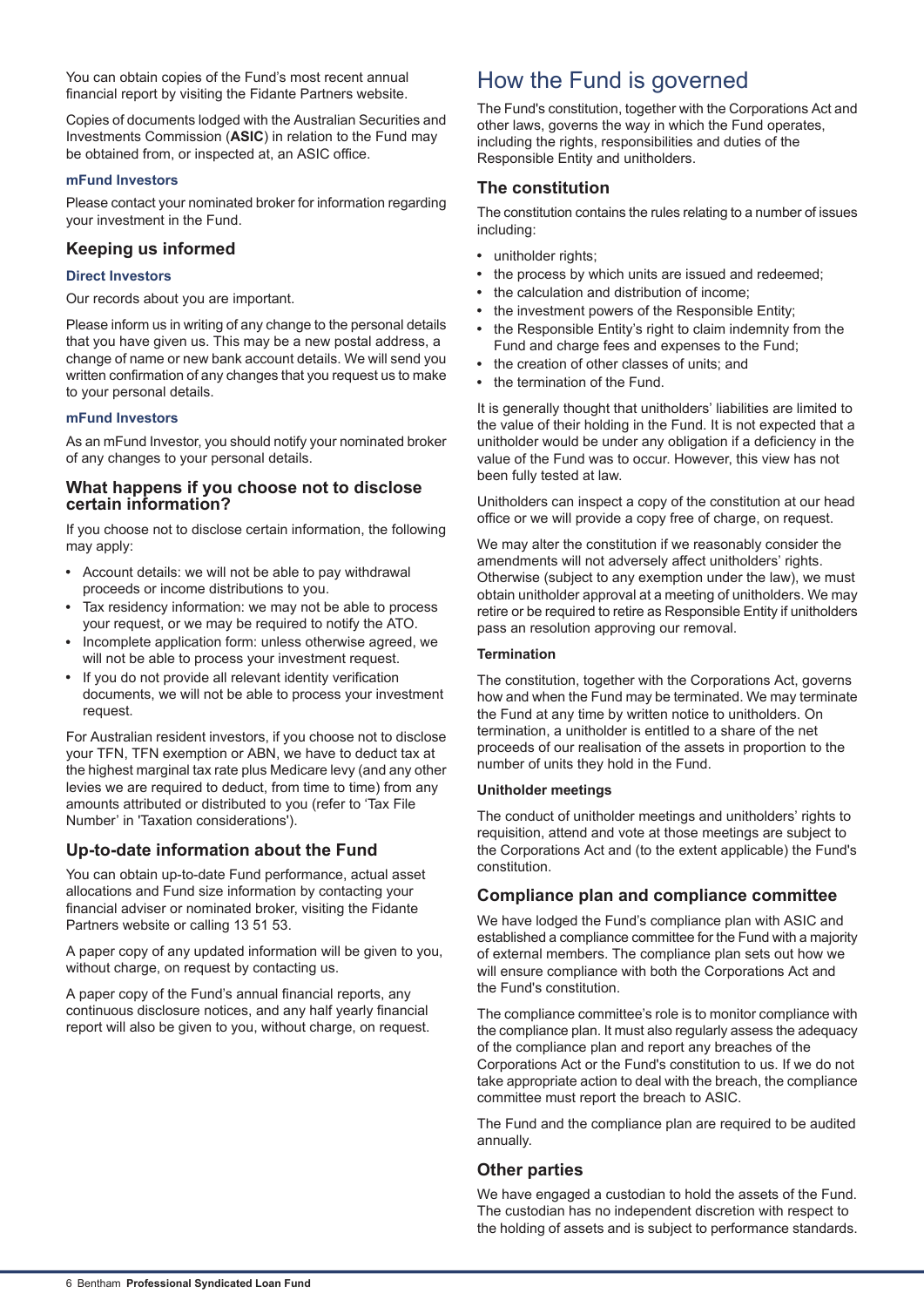The Fund has a registered company auditor. The auditor's role is to provide an audit of the financial statements of the Fund each year, as well as performing a half-yearly review (if required), and to provide an opinion on the financial statements.

## <span id="page-6-0"></span>Additional information about the Fund's investments

## **About the Fund's risk level**

The risk level, also known as the Standard Risk Measure, is based on the estimated number of negative annual returns that a managed investment scheme may experience in any 20-year period. In other words, it is a measure of the expected variability of the return of the Fund.

The Fund's anticipated risk level is 'Medium risk' – the Fund offers the potential for favourable returns over the long term with some income but could potentially exhibit moderate levels of volatility over the short to medium term. The estimated number of negative annual returns in any 20-year period based on this risk level is approximately between 2 and 3. Note that this is an estimate only. Negative annual returns may or may not occur in consecutive years and, should they be negative, the estimate does not indicate the size of the potential negative return (which may vary considerably from strategy to strategy).

The stated risk levels are based on industry guidance and are designed to allow investors to compare investments with different investment strategies and characteristics. However, investment managers and investment administrators may employ different methodologies to determine a risk level and therefore may not be representative of the same considerations. Furthermore, it is not a complete assessment of the risks of investing, nor does it indicate if an investment strategy is designed to meet an investor's investment objectives.

For further information, or to ask about the methodology for determining the risk level, please call our Investor Services team.

## **Borrowings of the Fund**

The Fund's constitution allows for borrowing; however, Bentham will generally not borrow on behalf of the Fund, except from time to time to cover short-term cash flow needs or if emergency or extraordinary situations arise. Borrowings may be from a variety of sources, including related entities. Where funds are borrowed from related entities, the terms are set on a commercial and arm's length basis.

The availability and terms of borrowings are subject to the market for borrowings (including market conditions in debt and other markets) and therefore borrowings may not always be available. Lenders may refuse to provide borrowings, renew an existing borrowing facility or refuse to renew on commercially acceptable terms. This may be for reasons specific to the Fund or due to market-wide events.

We or Bentham may change the lending financial institution (if any) from time to time and may also seek to vary the terms of any borrowing facility where it is believed it would be in the best interests of unitholders.

## **Asset allocation ranges**

The Fund gains exposure to various investment markets and asset classes by investing into direct assets and/or indirectly via managed funds. References to asset allocations are references to the exposure of the Fund, not necessarily the physical unit or security held.

Refer to 'How we invest your money' for strategic asset allocations for the Fund.

If market movements, investments into or withdrawals from the Fund, or changes in the nature of an investment cause the Fund to exceed these asset allocations, or a limit set out in the PDS, this will be addressed by us or Bentham as soon as reasonably practicable.

## **Making investments directly or indirectly**

The Fund may make investments directly or indirectly by investing in other funds (including funds related to, or managed by, a related entity) that have investment objectives and authorised investments that are consistent with the Fund. This structure helps to minimise transaction costs and can enhance diversification.

## **How the Fund uses derivatives**

The Underlying Fund may, at times, invest in or obtain exposure to derivatives, such as futures and options, interest rate swaps, currency hedging and credit default swaps.

The term 'derivative' is used to describe any financial product that has a value that is derived from another security, liability, or index.

Derivatives may be used to gain exposure when they offer a more cost-effective way of purchasing the underlying security. Derivatives can be used to implement investment decisions (including hedging), managing the duration of the Fund, and as a risk management tool (such as managing the effect of interest rates or foreign currency movements). They may also be used to adjust or implement investment decisions and to gain, or avoid, exposure to a particular market rather than purchasing physical assets.

The Fund's constitution permits the use of derivatives; however Bentham does not intend to gear the Fund through the use of derivatives. If market movements, investments into or withdrawals from the Fund, or changes in the nature of an investment result in the Fund being geared through derivatives, this will be addressed by Bentham or us as soon as reasonably practicable. Where the Fund uses derivatives, Bentham aims to manage the Fund so as to keep sufficient liquid assets in the Fund to meet all obligations associated with the derivatives.

The use of derivatives may expose the Fund to certain risks. Please refer to 'Derivative risk' for more information.

## **Labour standards or environmental, social or ethical considerations**

The Responsible Entity (Fidante Partners) has delegated investment decisions for the purposes of selecting, retaining or realising investments for the Fund to Bentham who operates the fund in accordance with the investment management agreement. Fidante Partner's parent Challenger Limited is a member of the PRI Association (**PRI**), a leading promoter of responsible investment practices supported by the United Nations. Fidante Partners incorporates consideration of environmental, social and governance considerations when selecting, appointing and monitoring investment managers. Fidante Partners does not adhere to any particular set of labour standards, environmental, social and ethical considerations.

As a recognised signatory of the PRI, Bentham takes into account environmental, social, and governance (**ESG**) issues when selecting, retaining or realising investments. Bentham believes ESG analysis can assist in the identification of risks which can significantly impact creditworthiness. Consideration of ESG issues alongside financial measures therefore provides Bentham with a more complete view of the risk / return characteristics of potential investments.

In this regard, Bentham believes consideration of ESG factors contributes to management of investment risks and long-term value preservation. Bentham reviews information on ESG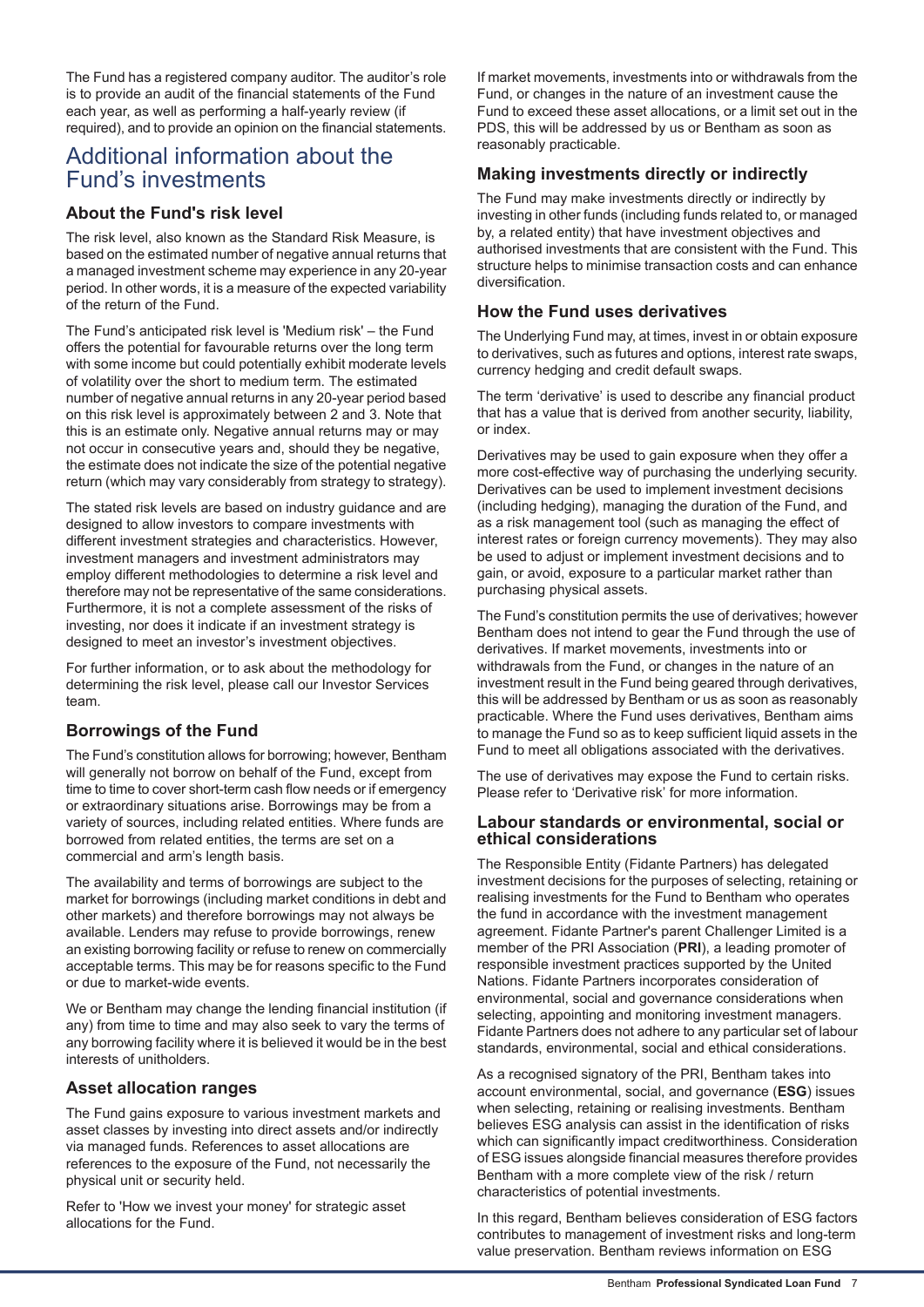factors through the fundamental credit analysis process. ESG issues can affect the risk characteristics of potential investments in multiple ways depending on the industry and / or the individual company. For example, ESG issues may be more prominent in sectors with a significant carbon footprint, resource extraction industries, and heavy manufacturing industries. ESG factors may also affect industry structure and competitive position, for example, the global transition of electricity production from fossil fuel generation to new energy technologies.

For more information on Bentham's ESG policy please contact info@fidante.com.au.

## **Sub-adviser of the Fund**

Bentham will also employ its ESG risk framework to evaluate ESG integration by its sub-advisor. CSAM LLC employs an integrated approach in relation to ESG. CSAM LLC analysts evaluate ESG risks in each credit memo based on internal training provided by CSAM LLC in combination with sector expertise and third party ESG rating systems. In 2014, CSAM LLC signed up to the United Nations Principles for Responsible Investment (PRI). As a signatory to the PRI, CSAM LLC commits to acting in the best long-term interest of clients by incorporating ESG criteria into the investment process and decisions.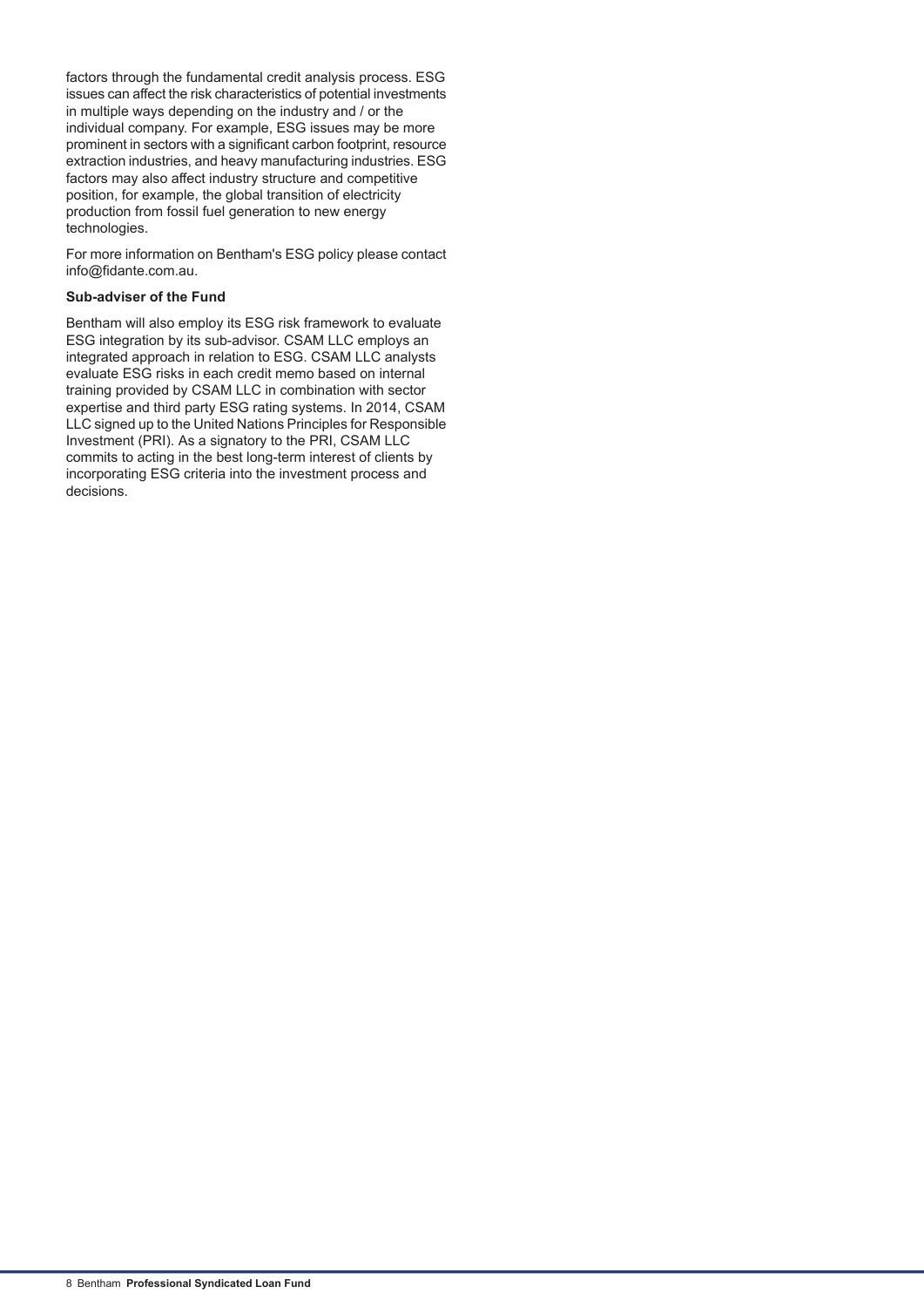# <span id="page-8-0"></span>Additional information about significant risks

| <b>Risk</b>              | <b>Explanation</b>                                                                                                                                                                                                                                                                                                                                                                                                                                                                                                                                                                                                                                                            |
|--------------------------|-------------------------------------------------------------------------------------------------------------------------------------------------------------------------------------------------------------------------------------------------------------------------------------------------------------------------------------------------------------------------------------------------------------------------------------------------------------------------------------------------------------------------------------------------------------------------------------------------------------------------------------------------------------------------------|
| <b>Collateral risk</b>   | The Fund enters into derivatives arrangements that require it to deliver (or 'post') collateral to the<br>derivative counterparty or clearer. As a result, the Fund may be exposed to certain risks in respect of<br>that collateral including the credit risk of the counterparty or clearer.                                                                                                                                                                                                                                                                                                                                                                                |
| <b>Counterparty risk</b> | The Fund is, to a certain extent, reliant on external providers in connection with its operation and<br>investment activities. There is a risk with these arrangements that the other party to a contract (such<br>as derivatives contract, physical security or foreign exchange contract trade) may fail to perform its<br>contractual obligations either in whole or part (refer to 'Credit Risk' for more information). In such<br>circumstances, any collateral lodged with counterparties related to these derivatives may also be at<br>risk. This may result in the investment activities of the Fund being adversely affected.                                       |
| <b>Credit risk</b>       | The risk that the issuer of the fixed interest security (i.e. asset backed security, corporate debt, corporate<br>loan or derivative counterparty) is unable or unwilling to make interest and/or capital repayments in<br>full and/or on time, or may not meet other financial obligations. Fixed income securities are subject to<br>legal, political, macro-economic, industry and business risks which may lead to a loss of capital or<br>interest payments.                                                                                                                                                                                                             |
|                          | Losses may be complete or partial and may occur at any time depending on the extent of financial<br>deterioration, the position of the fixed income security in the capital structure of the issuer or whether<br>the fixed income security has security of assets in the case of default.                                                                                                                                                                                                                                                                                                                                                                                    |
|                          | Fixed income securities are generally assigned a credit rating from rating agencies such as Standard<br>and Poor's or Moody's Investor Services. A credit rating is only an opinion of creditworthiness that is<br>subject to change. Credit risk is generally considered to be lower with investment grade credit quality<br>fixed income securities and moves increasingly higher, the further down the credit quality spectrum.                                                                                                                                                                                                                                            |
|                          | Deterioration in the creditworthiness of an issuer is likely to lead to volatility in the fixed income security<br>secondary market price. A downgrade in credit rating may impact the spread causing the value of a<br>fixed income security to fall.                                                                                                                                                                                                                                                                                                                                                                                                                        |
|                          | As syndicated loans are senior loans made to a company, whose credit rating is generally below<br>investment grade, Bentham seeks to mitigate risks by ensuring the quality of collateral that supports<br>each loan and monitoring on an ongoing basis, the financial position of issuers whose securities are<br>held by the Fund to reduce the risk of default.                                                                                                                                                                                                                                                                                                            |
| <b>Currency risk</b>     | Some securities held by the Fund may be denominated in a currency different to Australian Dollars.<br>The value of these securities may fluctuate in Australian dollar terms because of fluctuations in currency<br>exchange rates.                                                                                                                                                                                                                                                                                                                                                                                                                                           |
|                          | As an example, a rise in the Australian dollar relative to other currencies may negatively impact<br>investment value or returns. Conversely, a decline in the Australian dollar relative to other currencies<br>may positively impact investment returns                                                                                                                                                                                                                                                                                                                                                                                                                     |
|                          | Bentham adopts currency hedging strategies in an aim to reduce the impact of currency movements<br>on the value of the investment. However, it should be noted that such hedging strategies could also<br>reduce the potential for increased gains where the value of that currency increases relative to the<br>Australian dollar. Please refer to 'Currency strategy' under 'How we invest your money' for information<br>on Bentham's currency management strategy.                                                                                                                                                                                                        |
| <b>Derivative risk</b>   | The value of a derivative is linked to the value of an underlying asset and can be volatile. While the<br>use of derivatives offers the opportunity for higher gains, it can also magnify losses to the Fund. Risks<br>associated with using derivatives might include the value of the derivative failing to move in line with<br>that of the underlying asset, potential illiquidity of the derivative, the Fund not being able to meet<br>payment obligations as they arise or the risk that the other party with whom the derivative contract is<br>held will fail to perform its contractual obligations (refer to 'Counterparty Risk') (refer to 'Collateral<br>risk'). |
|                          | Bentham does not intend to gear the Fund through the use of derivatives. Bentham aims to keep<br>derivative risk to a minimum by:                                                                                                                                                                                                                                                                                                                                                                                                                                                                                                                                             |
|                          | • constantly monitoring the Fund's use of derivatives;<br>• aiming to ensure that the Fund keeps sufficient liquid assets to meet all obligations, costs, liabilities<br>and potential losses associated with derivatives; and<br>entering into derivative contracts with reputable counterparties.                                                                                                                                                                                                                                                                                                                                                                           |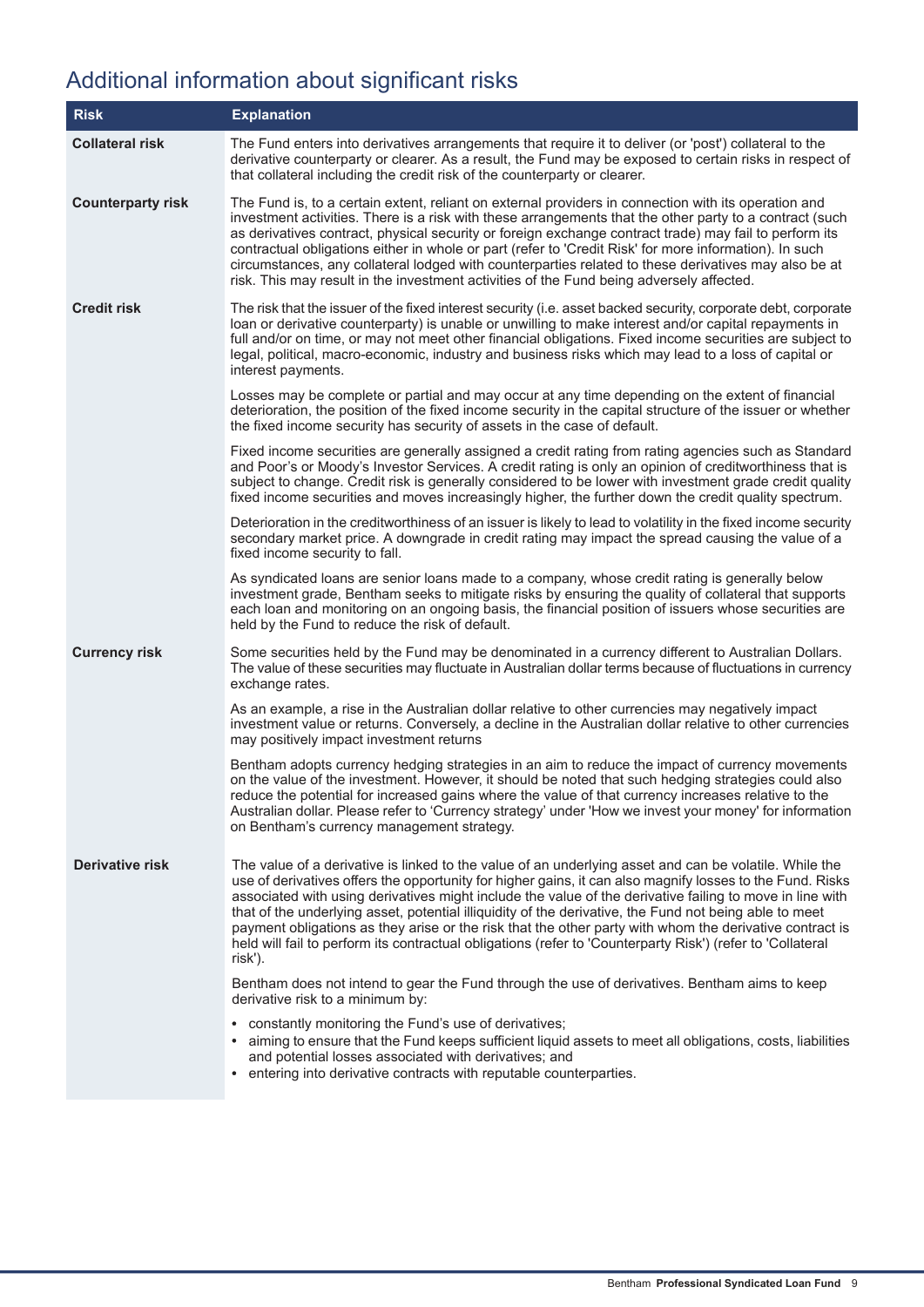| <b>Equity security risk</b>          | The value of an individual equity security (also known as a share) may be affected by market sentiment<br>and other factors that may impact the performance of the actual company over short or extended<br>periods of time. Investing in shares of a company will expose an investor to many of the risks to which<br>the individual company is itself exposed. They include many factors, such as changes in management,<br>technology, and a company's financial health, actions of competitors, regulators and market trends.<br>Share markets tend to move in cycles, and the individual share price of a security may fluctuate.                                                                                                                                         |
|--------------------------------------|--------------------------------------------------------------------------------------------------------------------------------------------------------------------------------------------------------------------------------------------------------------------------------------------------------------------------------------------------------------------------------------------------------------------------------------------------------------------------------------------------------------------------------------------------------------------------------------------------------------------------------------------------------------------------------------------------------------------------------------------------------------------------------|
|                                      | Equities may also be affected by dilutive equity issuance or changes to dividend policy.                                                                                                                                                                                                                                                                                                                                                                                                                                                                                                                                                                                                                                                                                       |
|                                      | Such risk is considered by Bentham through its investment process and managed by maintaining a<br>diversified portfolio of securities, individual issuer limits and an overall equity sector limit.                                                                                                                                                                                                                                                                                                                                                                                                                                                                                                                                                                            |
|                                      | Investment returns from international shares are also affected by exchange rate fluctuations. The<br>currency exposure from the Fund's international equity investments may be hedged or partially hedged<br>into the Australian dollar. Refer to 'Currency strategy' under 'How we invest your money' for more<br>information.                                                                                                                                                                                                                                                                                                                                                                                                                                                |
| <b>Fixed income security</b><br>risk | A fund investing in fixed income securities may experience a decline in income where market interest<br>rates are falling and securities are reinvested at a lower yield. The impact of interest rate risk will largely<br>depend on the term to maturity of the security. Refer to 'Interest rate risk' for further information.                                                                                                                                                                                                                                                                                                                                                                                                                                              |
|                                      | There are a number of additional risks which can result in significant variability in investment returns<br>and a loss of income or capital value, including market risk and credit risk. The level of credit risk will<br>generally depend on the creditworthiness of the security issuer. Refer to 'Credit risk' for further<br>information.                                                                                                                                                                                                                                                                                                                                                                                                                                 |
|                                      | Investors are also exposed to risks associated with the terms and conditions of the individual financial<br>security.                                                                                                                                                                                                                                                                                                                                                                                                                                                                                                                                                                                                                                                          |
| <b>Fund risk</b>                     | Fund risk refers to specific risks associated with the Fund, such as termination, changes to fees and<br>expenses and government policies. We may close the Fund to further investments if, for example, we<br>consider it appropriate given the investment objective and investment strategy of the Fund. We may<br>also terminate the Fund by notice to unitholders.                                                                                                                                                                                                                                                                                                                                                                                                         |
|                                      | Your investment in the Fund is governed by the terms of the constitution and the PDS of the Fund<br>(each as amended from time to time), the Corporations Act, and other laws. The value or tax treatment<br>of an investment in the Fund or its underlying assets, or the effectiveness of the Fund's trading or<br>investment strategy may also be adversely affected by changes in government policies (including<br>taxation), regulations and laws, or changes in generally accepted accounting policies or valuation<br>methods. Such changes could also make some investors consider the Fund to be a less attractive<br>investment option than other investments, prompting greater than usual levels of withdrawals, which<br>could have adverse effects on the Fund. |
|                                      | There is also a risk that investing in the Fund may give different results from holding the underlying<br>assets of the Fund directly because of:                                                                                                                                                                                                                                                                                                                                                                                                                                                                                                                                                                                                                              |
|                                      | • income or capital gains accrued in the Fund at the time of investing; and<br>the consequences of investment and withdrawal decisions made by other investors in the Fund; for<br>example, a large level of withdrawals from the Fund may lead to the need to sell underlying assets<br>which would potentially realise income and/or capital gains.                                                                                                                                                                                                                                                                                                                                                                                                                          |
|                                      | We aim to manage these risks by monitoring the Fund and by acting in investors' best interests. In the<br>event of winding up the Fund, we will realise all the Fund's assets, which will generally result in the<br>crystallisation of tax positions (both income and capital) at that time.                                                                                                                                                                                                                                                                                                                                                                                                                                                                                  |
| Interest rate risk                   | The market price of fixed interest securities (such as bonds) can be affected by movements in interest<br>rates. For example, when interest rates rise, the capital value of the bond tends to fall and vice versa.<br>Generally, the longer the maturity (or duration) of the bond, the greater the impact that a given change<br>in interest rates will have on the value of that bond.                                                                                                                                                                                                                                                                                                                                                                                      |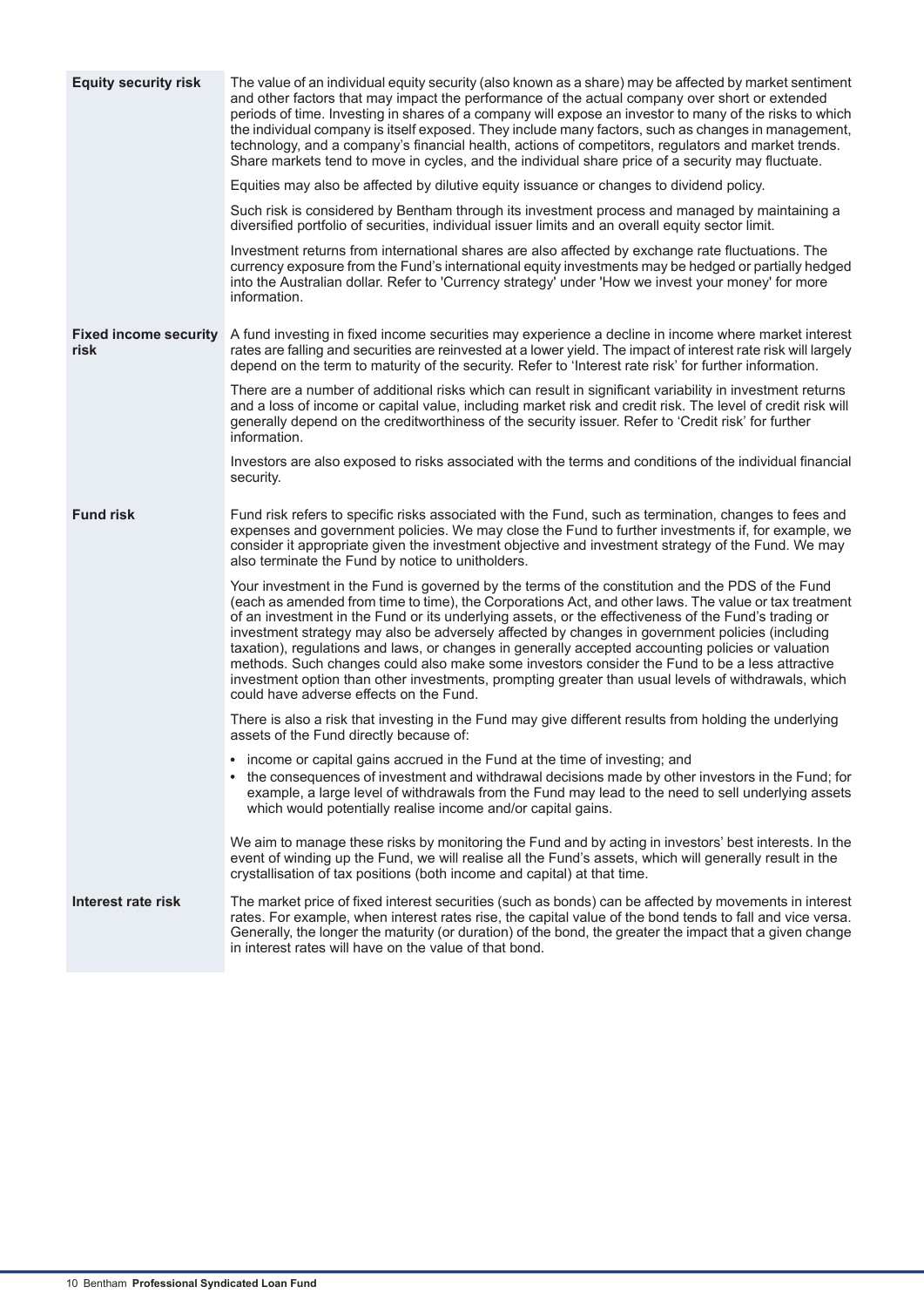| <b>Liquidity risk</b>  | Liquidity risk is the risk that the Fund will not have adequate cash resources to meet its short-term<br>financial commitments as they fall due (including meeting the Fund's objective and investors'<br>expectations for payment of redemptions).                                                                                                                                                                                                                                                                                                                                     |
|------------------------|-----------------------------------------------------------------------------------------------------------------------------------------------------------------------------------------------------------------------------------------------------------------------------------------------------------------------------------------------------------------------------------------------------------------------------------------------------------------------------------------------------------------------------------------------------------------------------------------|
|                        | Liquidity risk may also occur due to the absence of an established market or a shortage of buyers for<br>an investment which can result in a loss if the holder of the investment needs to sell it within a particular<br>timeframe.                                                                                                                                                                                                                                                                                                                                                    |
|                        | Different securities may be typically less liquid than other securities or pose a higher risk of becoming<br>illiquid during times of market stress. The less liquid the security, the more difficult it may be to sell the<br>security when it is desirable to do so or to realise what the manager perceives to be fair value in the<br>event of a sale.                                                                                                                                                                                                                              |
|                        | If an investor or a group of investors in a Fund with exposure to less liquid assets seek to make large<br>withdrawals, then selling assets to meet those withdrawals may result in a detrimental impact on the<br>price we receive for those assets. In certain circumstances, we may be required to suspend withdrawals<br>(refer to 'Withdrawal risk') to allow sufficient time for a more orderly liquidation of assets to meet the<br>withdrawals.                                                                                                                                 |
|                        | Bentham aims to reduce liquidity risk by having exposure to a large diversified book of loans and having<br>a single issuer limit exposure of no more than 2%.                                                                                                                                                                                                                                                                                                                                                                                                                          |
| <b>Market risk</b>     | The Fund may experience investment losses due to factors that affect the overall performance of the<br>financial markets. These events may include changes in spreads, macro-economic, regulatory, social,<br>political conditions, weather events, and terrorism; along with changes in technology, the environment<br>and market sentiment.                                                                                                                                                                                                                                           |
|                        | Often assets from less developed regions or markets display higher levels of volatility of investment<br>return than assets in mature markets.                                                                                                                                                                                                                                                                                                                                                                                                                                          |
| Service provider risk  | The Fund maybe reliant on external service providers in connection with their operation, such as the<br>custodian and any sub-advisory managers appointed in respect of the Fund. There is a risk with these<br>arrangements that the service providers may default in the performance of their obligations or seek to<br>terminate the services with the result that the Fund may be required to seek an alternative supplier<br>and, in the interim, investment activities and other functions of the Fund may be affected.                                                           |
| <b>Withdrawal risk</b> | If a situation occurs where the assets that the Fund invests in are no longer able to be readily bought<br>and sold, or market events reduce the liquidity of a security or asset class, there is a risk that the<br>generally applicable timeframe of five business days for meeting withdrawal requests may not be able<br>to be met. This is because it may take longer to sell these types of investments at an acceptable price.<br>In this case, withdrawals from the Fund may take significantly longer than the generally applicable<br>timeframe.                              |
|                        | The maximum timeframe in which we, as Responsible Entity, have to meet a withdrawal request is set<br>out in the constitution of the Fund. Where the Fund is not liquid (as defined in the Corporations Act),<br>you may only withdraw when we make an offer to withdraw to all investors, as required by the<br>Corporations Act. Please refer to 'Additional information about withdrawing' for further information<br>about an investor's ability to withdraw when the Fund is liquid, including the timeframes, and an investor's<br>ability to withdraw if the Fund is not liquid. |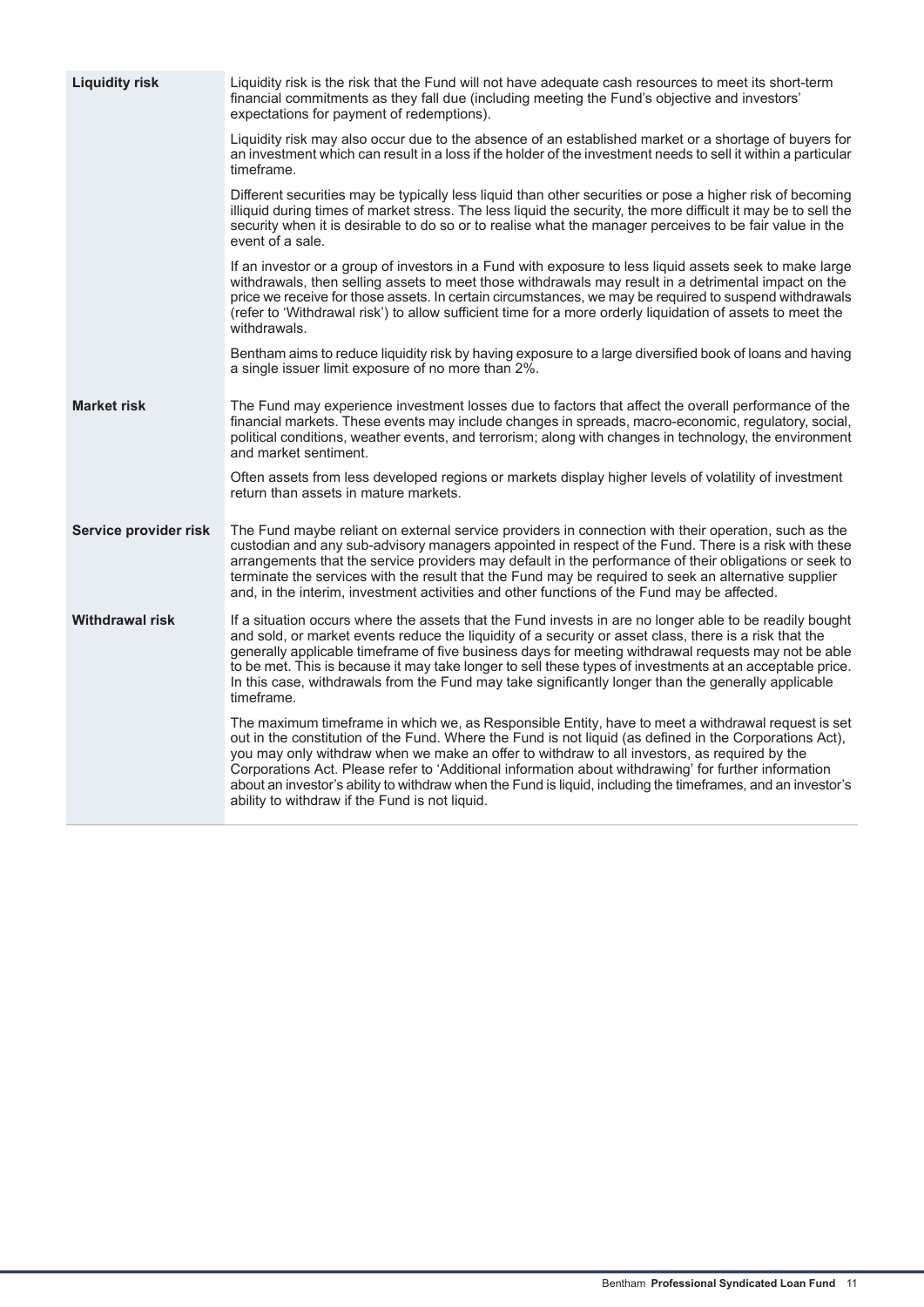# <span id="page-11-0"></span>Important investment terms

| <b>Investment term</b>                   | <b>Explanation</b>                                                                                                                                                                                                                                                                                                                                                                                                                                                                                                                                                  |
|------------------------------------------|---------------------------------------------------------------------------------------------------------------------------------------------------------------------------------------------------------------------------------------------------------------------------------------------------------------------------------------------------------------------------------------------------------------------------------------------------------------------------------------------------------------------------------------------------------------------|
| active management                        | A style of portfolio management where the manager actively makes specific investments with the<br>goal of outperforming an investment benchmark. Portfolio investment strategies are generally<br>constrained within specific investment risk limits.                                                                                                                                                                                                                                                                                                               |
| asset backed security<br>(ABS)           | A debt security that is secured by assets such as loans, leases, credit card debt, etc.                                                                                                                                                                                                                                                                                                                                                                                                                                                                             |
| bottom-up investing                      | An investment approach where the focus of the analysis is on individual securities with less<br>emphasis on broad economic and market cycle themes.                                                                                                                                                                                                                                                                                                                                                                                                                 |
| cash                                     | Cash and short-term securities include cash, deposits and short-term bank bills. Cash traditionally<br>produces a stable investment return (through the payment of interest).                                                                                                                                                                                                                                                                                                                                                                                       |
| collateralised debt<br>obligations (CDO) | An ABS backed by a pool of debt securities that are generally corporate bonds, loans or other<br>ABS.                                                                                                                                                                                                                                                                                                                                                                                                                                                               |
| credit default swap (CDS)                | A derivative contract designed to transfer the credit risk exposure of a debt security from one party<br>to another. A CDS contract can be used to create or reduce exposure on a particular debt security.<br>In the event of default on an underlying debt security, the purchaser of the CDS contract is generally<br>entitled to receive face value in exchange for delivering the underlying debt security.                                                                                                                                                    |
| credit investment                        | A debt security or derivative that has credit risk.                                                                                                                                                                                                                                                                                                                                                                                                                                                                                                                 |
| credit protection                        | Buying a CDS contract to protect, or benefit from, the deterioration in credit quality of an underlying<br>debt security.                                                                                                                                                                                                                                                                                                                                                                                                                                           |
| debt security                            | A financial instrument that is an obligation of its issuer to make payments to the holder of the<br>instrument. The terms of the instrument define the interest payment terms, maturity date and<br>investor protections. Debt securities can be bought and sold between different parties either<br>over-the-counter or on an exchange. Examples of debt securities include government bonds,<br>investment grade corporate bonds, non-investment grade corporate bonds (high yield bonds),<br>syndicated loans, preferred securities and asset backed securities. |
| equity delta                             | The financial ratio that relates the change in the price of a derivative to the corresponding change<br>in the price of an underlying asset.                                                                                                                                                                                                                                                                                                                                                                                                                        |
| fixed income security                    | A fixed income security is a debt security that makes interest payments based on a fixed rate that<br>is set at the time of issuance. The market value of fixed income securities can be affected by<br>changes in market interest rates.                                                                                                                                                                                                                                                                                                                           |
| high yield bond                          | A non-investment grade security issued by a corporation.                                                                                                                                                                                                                                                                                                                                                                                                                                                                                                            |
| hybrid security                          | Hybrid securities are financial securities that have aspects of both equity and debt securities. The<br>securities can include debt security terms such as defined interest payments and redemption<br>features as well as equity terms such as the ability to convert into equity and discretionary payment<br>of income distributions.                                                                                                                                                                                                                            |
| investment grade security                | Debt securities are generally assigned a credit rating of BBB-/Baa3 or better by the credit rating<br>agencies. The credit ratings assigned by rating agencies represent an assessment of the borrower's<br>creditworthiness, that is, its ability to make interest and principal payments. Higher rated borrowers<br>with an investment grade rating generally allow companies to reduce the interest rates that they<br>pay on their debt when compared with lower rated borrowers.                                                                               |
| non-investment grade<br>security         | Debt securities that are generally unrated or assigned a credit rating of below BBB-/Baa3 by the<br>credit rating agencies. The credit ratings assigned by rating agencies represent an assessment<br>of the borrower's creditworthiness, that is, its ability to make interest and principal payments.<br>Non-investment grade borrowers generally pay higher interest rates than higher rated borrowers<br>as their financial position is not as strong.                                                                                                          |
| non-rated securities                     | A debt security that has not been rated by a large credit rating agency, usually because the security<br>is too small.                                                                                                                                                                                                                                                                                                                                                                                                                                              |
| <b>SEC</b>                               | United States Securities and Exchange Commission.                                                                                                                                                                                                                                                                                                                                                                                                                                                                                                                   |
| second lien loans                        | Debts that are subordinate to the rights of other, more senior debts issued against the same<br>collateral, or a portion of the same collateral. If a borrower defaults, second lien debts stand behind<br>higher lien debts in terms of rights to collect proceeds from the debt's underlying collateral.                                                                                                                                                                                                                                                          |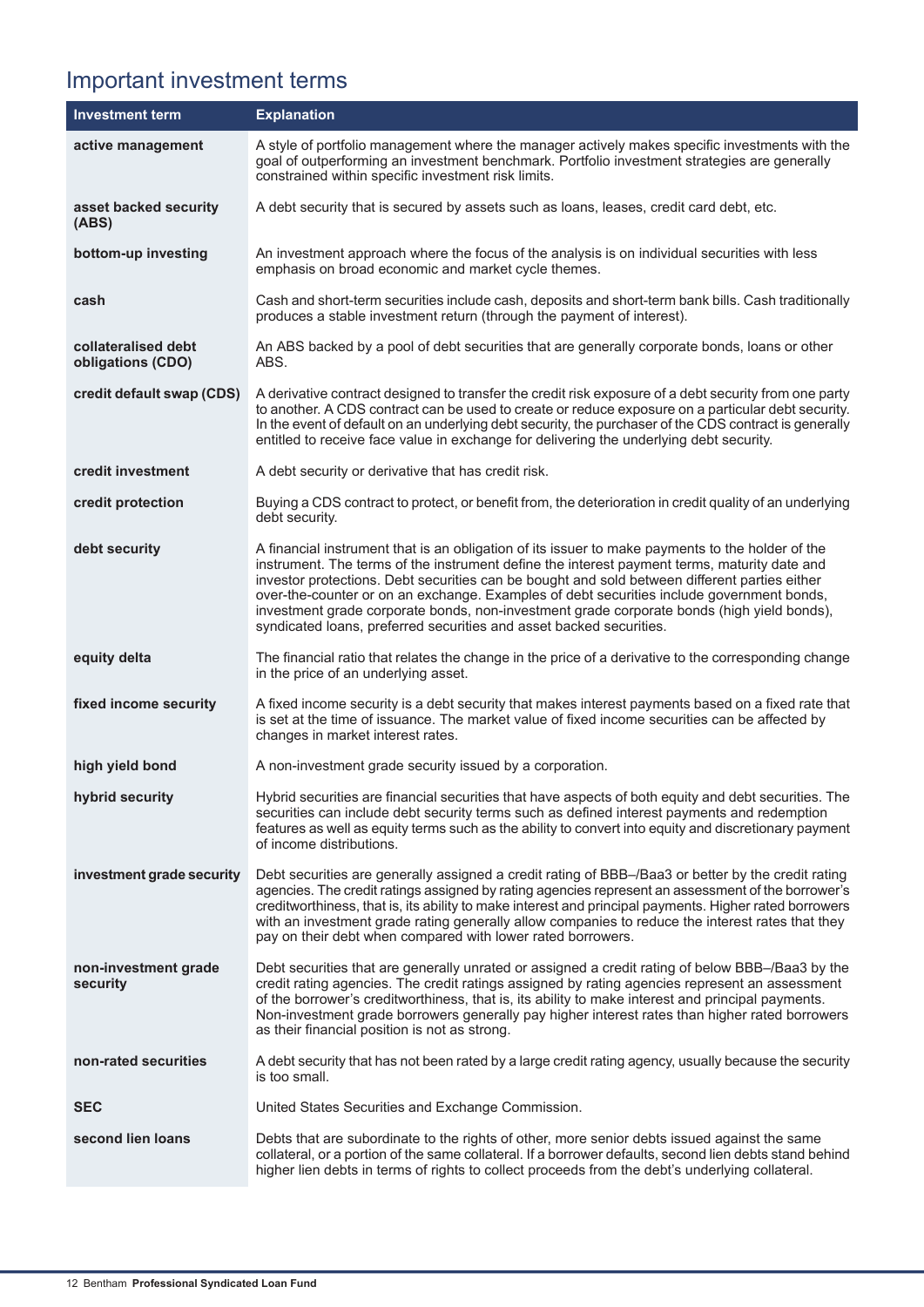| <b>Investment term</b> | <b>Explanation</b>                                                                                                                                                                                                                                                                                                                                                                                                                                                          |
|------------------------|-----------------------------------------------------------------------------------------------------------------------------------------------------------------------------------------------------------------------------------------------------------------------------------------------------------------------------------------------------------------------------------------------------------------------------------------------------------------------------|
| shares/equities        | Shares (also known as equities) represent the part ownership in a company and generally have<br>voting rights. Shares are the residual claim on the assets of a company after all liabilities are paid.<br>Shareholders may be entitled to receive some of the company's profits if the company's board<br>decides to pay a dividend. Shareholders may experience some capital growth if the share price<br>rises, or some capital loss may occur if the share price falls. |
| syndicated loans       | Syndicated loans are loans made to commercial enterprises by a group of lenders. They are<br>structured, arranged, and typically managed by one or several commercial or investment banks<br>known as arrangers. The arranger raises investor dollars for a borrower in need of finance and is<br>paid a fee by the borrower. The loans are normally secured by charges over the borrower's assets.                                                                         |
|                        | The interest payable on a syndicated loan is generally determined periodically on the basis of a<br>floating base rate plus a margin. Syndicated loans held by a fund will have an interest rate reset<br>period of between one and 12 months which typically means their value is not as sensitive to<br>interest rate fluctuations as many fixed interest securities.                                                                                                     |
|                        | Syndicated loans have the potential to offer attractive yields while providing for greater protection<br>from capital loss relative to unsecured debt. Syndicated loans are typically the most senior ranked<br>debt in a company's capital structure and usually have the shortest maturity. Syndicated loans<br>may be, and often are, repaid before the maturity date in certain market conditions.                                                                      |
|                        | Syndicated loans, in almost all cases, impose limits and strict financial covenants on the activities<br>of the borrower. Syndicated loan holders are therefore almost always the first in line among<br>non-mortgage creditors (subject to statutory priorities) and usually can renegotiate with the borrower<br>before the loan becomes severely impaired.                                                                                                               |
| top-down investing     | An investment approach that focuses on broader economic and market cycle themes in an attempt<br>to identify investment sectors that are forecasted to outperform the market (not the individual<br>company or companies).                                                                                                                                                                                                                                                  |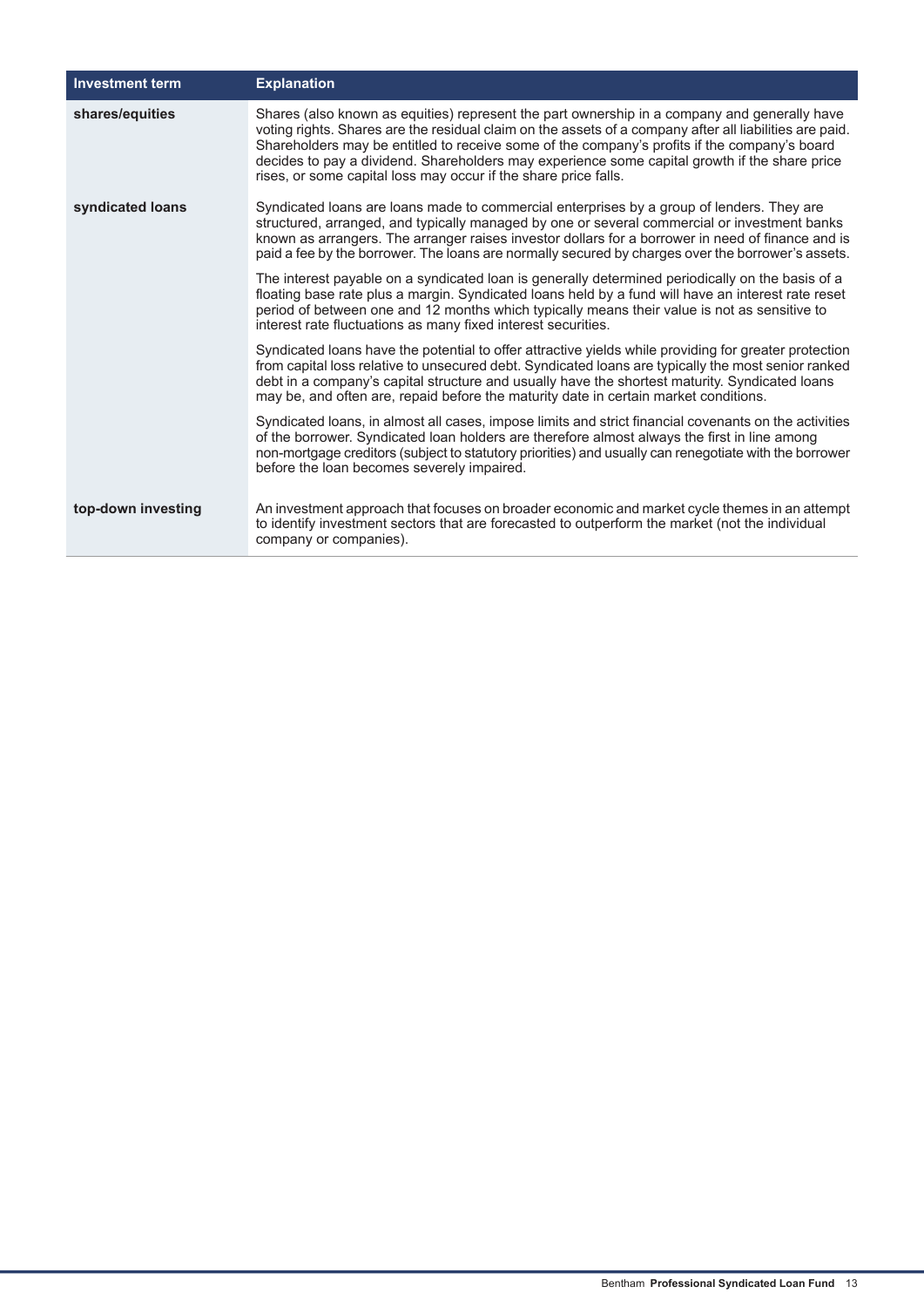# <span id="page-13-0"></span>Fees and other costs

This table shows fees and other costs that you may be charged and applies to the Fund offered through this PDS. These fees and costs may be deducted from your money, from the returns on your investment or from the Fund assets as a whole. Taxes are set out under 'Taxation considerations' in this document. You should read all the information about fees and costs because it is important to understand their impact on your investment.

| Type of fee or cost                                                                  | <b>Amount</b>                                             | How and when paid                                                                                                                                                                                                                                                                                                                                                                                                                                                                                                                         |
|--------------------------------------------------------------------------------------|-----------------------------------------------------------|-------------------------------------------------------------------------------------------------------------------------------------------------------------------------------------------------------------------------------------------------------------------------------------------------------------------------------------------------------------------------------------------------------------------------------------------------------------------------------------------------------------------------------------------|
| Fees when your money moves<br>in or out of the Fund <sup>1</sup>                     |                                                           |                                                                                                                                                                                                                                                                                                                                                                                                                                                                                                                                           |
| <b>Establishment fee: The fee to</b><br>open your investment                         | Nil                                                       | Not applicable                                                                                                                                                                                                                                                                                                                                                                                                                                                                                                                            |
| <b>Contribution fee: The fee on</b><br>each amount contributed to your<br>investment | Nil                                                       | Not applicable                                                                                                                                                                                                                                                                                                                                                                                                                                                                                                                            |
| Withdrawal fee: The fee on each<br>amount you take out of your<br>investment         | Nil                                                       | Not applicable                                                                                                                                                                                                                                                                                                                                                                                                                                                                                                                            |
| Exit fee: The fee to close your<br>investment                                        | Nil                                                       | Not applicable                                                                                                                                                                                                                                                                                                                                                                                                                                                                                                                            |
| Management costs <sup>2,3,4</sup>                                                    |                                                           |                                                                                                                                                                                                                                                                                                                                                                                                                                                                                                                                           |
| The fees and costs for managing                                                      | $0.84\%$ p.a.<br>of the net<br>asset value<br>of the Fund | This comprises:                                                                                                                                                                                                                                                                                                                                                                                                                                                                                                                           |
| your investment                                                                      |                                                           | <b>Management Fee:</b> The management fee component is 0.84% p.a. of the net<br>asset value of the Fund. The Management Fee is calculated and accrued daily<br>and paid monthly in arrears from the Fund's assets on or around the last<br>business day of the month.                                                                                                                                                                                                                                                                     |
|                                                                                      |                                                           | Indirect costs: The indirect costs component is 0.00% p.a. of the net asset<br>value of the Fund <sup>4</sup> . Indirect costs are deducted from the assets, accrued daily<br>in the net asset value, and then paid periodically. Please refer to 'Indirect costs'<br>in the 'Additional explanation of fees and costs' section.                                                                                                                                                                                                          |
|                                                                                      |                                                           | Recoverable expenses: The recoverable expenses component is 0.00% p.a.<br>of the net asset value of the Fund <sup>4</sup> . Recoverable expenses other than normal<br>operating expenses and investment expenses are deducted from the Fund's<br>assets, accrued daily and paid monthly on or around the last business day of<br>the month. Normal operating expenses and investment expenses are paid out<br>of the management fee. Please refer to 'Recoverable expenses' in the 'Additional<br>explanation of fees and costs' section. |
| Service fees <sup>5</sup>                                                            |                                                           |                                                                                                                                                                                                                                                                                                                                                                                                                                                                                                                                           |
| Switching fee: The fee for<br>changing investment options                            | Nil                                                       | Not applicable                                                                                                                                                                                                                                                                                                                                                                                                                                                                                                                            |

1. An allowance for transaction costs may apply to investments into, and withdrawals from, the Fund (refer to 'Buy/sell spreads' below).

2. Unless otherwise stated, all fees and costs are quoted inclusive of any Goods and Services Tax (**GST**) and net of any input tax credits (**ITC**s) or reduced input tax credits (**RITC**s) as applicable. Where available, the prescribed RITC rate is currently 55% or 75%, depending on the nature of the fee or cost incurred. Due to the impact of GST, ITC and RITC calculations, actual fees may vary slightly from those stated and may be rounded to two decimal places.

3. For certain wholesale clients (as defined in the Corporations Act) we may, at our discretion, negotiate, rebate or waive all or part of our fees. Please refer to 'Can fees be different for different investors?' in 'Fees and other costs'.

4 All estimates of fees and costs in this section are based on information available as at the date of this PDS and reflect the Responsible Entity's reasonable estimates of the typical fees for the current financial year. All other management costs reflect the actual amount incurred for last financial year and the Responsible Entity's reasonable estimates where information was not available as at the date of this PDS. The management costs used in the example of annual fees and costs calculation are based on the actual management costs paid for the Fund for the previous financial year, but may take into account previous years or other amounts where appropriate. All figures have been rounded to two decimal places. Please refer to 'Additional explanation of fees and costs' for more information on management costs.

5. Please refer to 'Additional explanation of fees and costs' and 'Other payments' in the AIB for more information on costs that may be payable.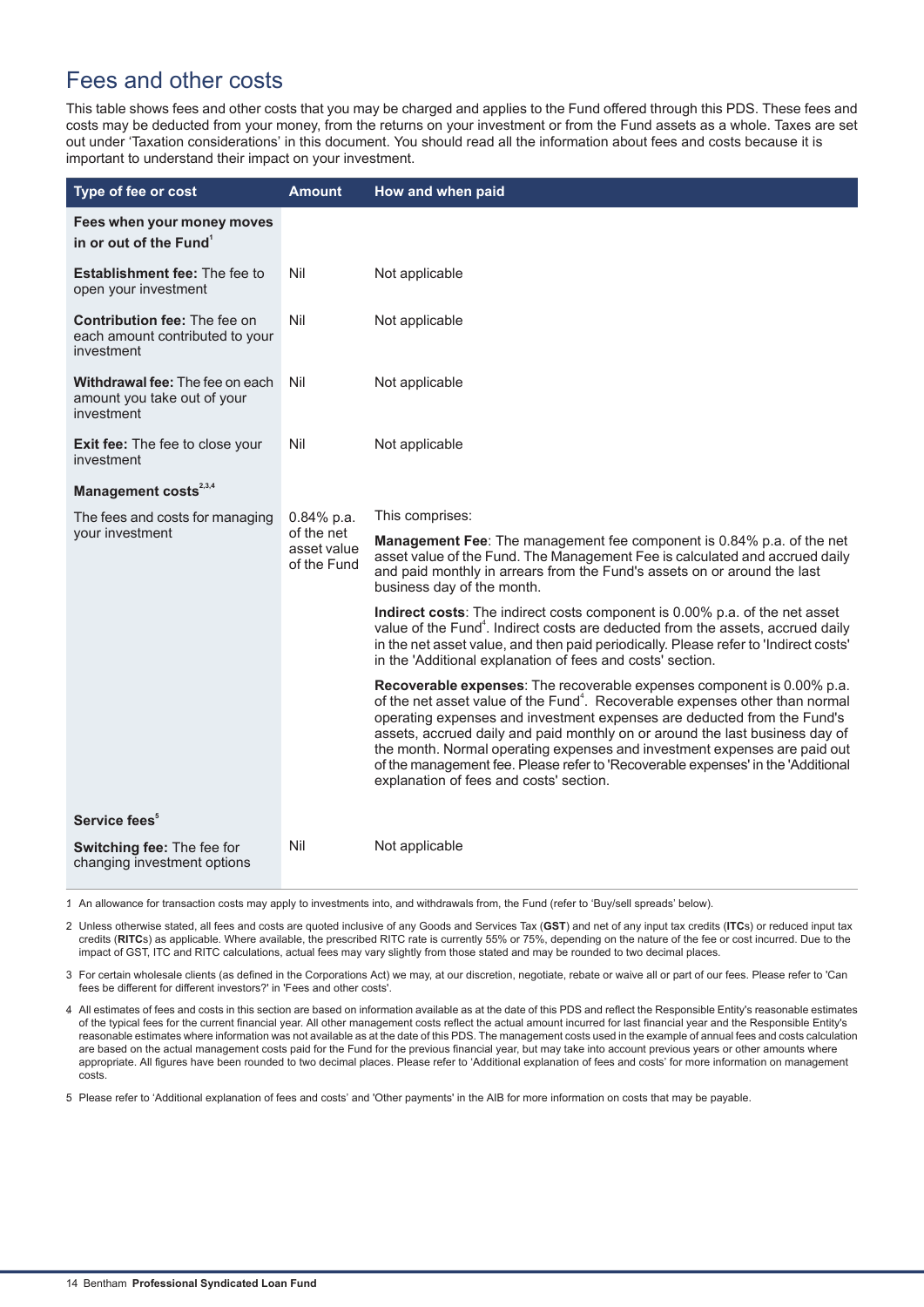## **Additional explanation of fees and costs**

### **Management costs**

All estimates of fees and costs in this section are based on information available as at the date of this PDS and reflect the Responsible Entity's reasonable estimates of the typical fees for the current financial year. All other management costs reflect the actual amount incurred for last financial year and the Responsible Entity's reasonable estimates where information was not available as at the date of this PDS.These amounts are inclusive of GST less reduced input tax credits.

You should refer to the Fund's website at www.fidante.com.au from time to time for any updates which are not materially adverse to investors.

The total management costs for the Fund, include the management fee, indirect costs, and recoverable expenses. They do not include the transactional and operational costs (i.e. buy/sell spreads) of the Fund or the transactional and operational costs of underlying assets (as set out below). Management costs are payable from the Fund's assets and are not paid directly from your account.

For details of the maximum fees permitted under the constitution of the Fund, please refer to 'Maximum allowable fees'.

#### Management fee

This is the fee charged for managing the investments, overseeing the Fund's operations and providing access to the Fund. The management fee is calculated daily as a percentage of the net asset value of the Fund and payable monthly in arrears.

#### Indirect costs

Indirect costs are those amounts paid from the assets of the Fund that we know or, where required, reasonably estimate will reduce the return of the Fund or the amount or value of the income of, or property attributable to, the Fund or an underlying managed fund in which the Fund invests. Indirect costs do not include the management fee or recoverable expenses as set out in this section. For example, indirect costs include charges of an underlying fund where the Fund invests in assets indirectly.

Where the Fund can invest in assets indirectly through other managed funds,, indirect costs are deducted from the assets of the interposed vehicle in which the Fund invests, accrued daily in the interposed vehicle's net asset value, and then paid periodically.

The management costs set out in the table above include indirect costs of 0.00% p.a. of the Fund's net asset value, which is the amount actually incurred by the Fund for the previous financial year including the Responsible Entity's reasonable estimates where information was unavailable at the date of this PDS.

#### Recoverable expenses

#### *Normal operating expenses*

We currently pay the normal operating expenses of the Fund (e.g. custody fees, audit fees, accounting fees, legal and regulatory fees) from the management fee and will not, without notice, recover these from the Fund.

#### *Abnormal expenses*

We may recover abnormal expenses (such as costs of unitholder meetings, changes to the Fund's constitution and defending or pursuing legal proceedings) from the Fund. Whilst it is not possible to estimate such expenses with certainty, we anticipate that the events that give rise to such expenses will

not occur regularly. In circumstances where such events do occur, we may decide not to recover these abnormal expenses from the Fund.

The management costs set out in the table above include abnormal expenses of 0.00% p.a. of the net asset value of the Fund, which is the amount actually incurred by the Fund for the previous financial year including the Responsible Entity's reasonable estimates where information was unavailable at the date of this PDS.

At the date of this PDS, there is no intention to hold a unitholder meeting nor are we aware of any legal proceedings the Fund may be a part of that may require us to recover associated abnormal expenses from the Fund. This amount is not an indication or guarantee of the amount that may be charged in the future. Abnormal expenses, and therefore total management costs, may vary each year.

Abnormal expenses recovered from the Fund, if any, will be paid from the Fund's assets when they are incurred.

#### *Investment expenses*

We currently pay the standard investment management costs of the Fund from the management fee.

#### **Transactional and operational costs**

Transactional and operational costs are the costs associated with the buying and selling of the Fund's assets. These costs include brokerage, settlement costs, clearing costs, stamp duty and other government taxes or charges and include the transactional and operational costs incurred by the underlying assets.

The transactional and operational costs incurred by the Fund for the last financial year were 0.26% p.a. of the net asset value of the Fund, including the Responsible Entity's reasonable estimates where information was unavailable at the date of this PDS. This cost is made up of two components, explicit transaction costs (for example, brokerage, settlement costs, clearing costs, stamp duty and other government taxes or charges and any buy/sell spread) of 0.00% p.a., and implicit transaction costs (that is, the amount by which the acquisition price of an asset exceeds the disposal price of that asset) of 0.26% p.a. of the net asset value of the Fund.

Transactional and operational costs are not included in the management costs. Instead they are recovered from the assets of the Fund as and when they are incurred and therefore (where not otherwise recovered through the buy/sell spread) are an additional cost to you.

The net transactional and operational costs of the Fund (representing the total transactional and operational costs minus the total amount recovered through the buy/sell spread of +0.40%/-0.40%) incurred for the last financial year were 0.04% p.a. of the net asset value of the Fund, including the Responsible Entity's reasonable estimates where information was unavailable at the date of this PDS.

#### **Total fees and costs**

Based on the estimated costs outlined in this section, the estimated total of the amounts for management costs and net transactional and operational costs is estimated as 0.88% p.a. of the net asset value of the Fund. The dollar figure of these estimated total management costs and net transactional and operational costs based on an investment balance of \$50,000 is \$440.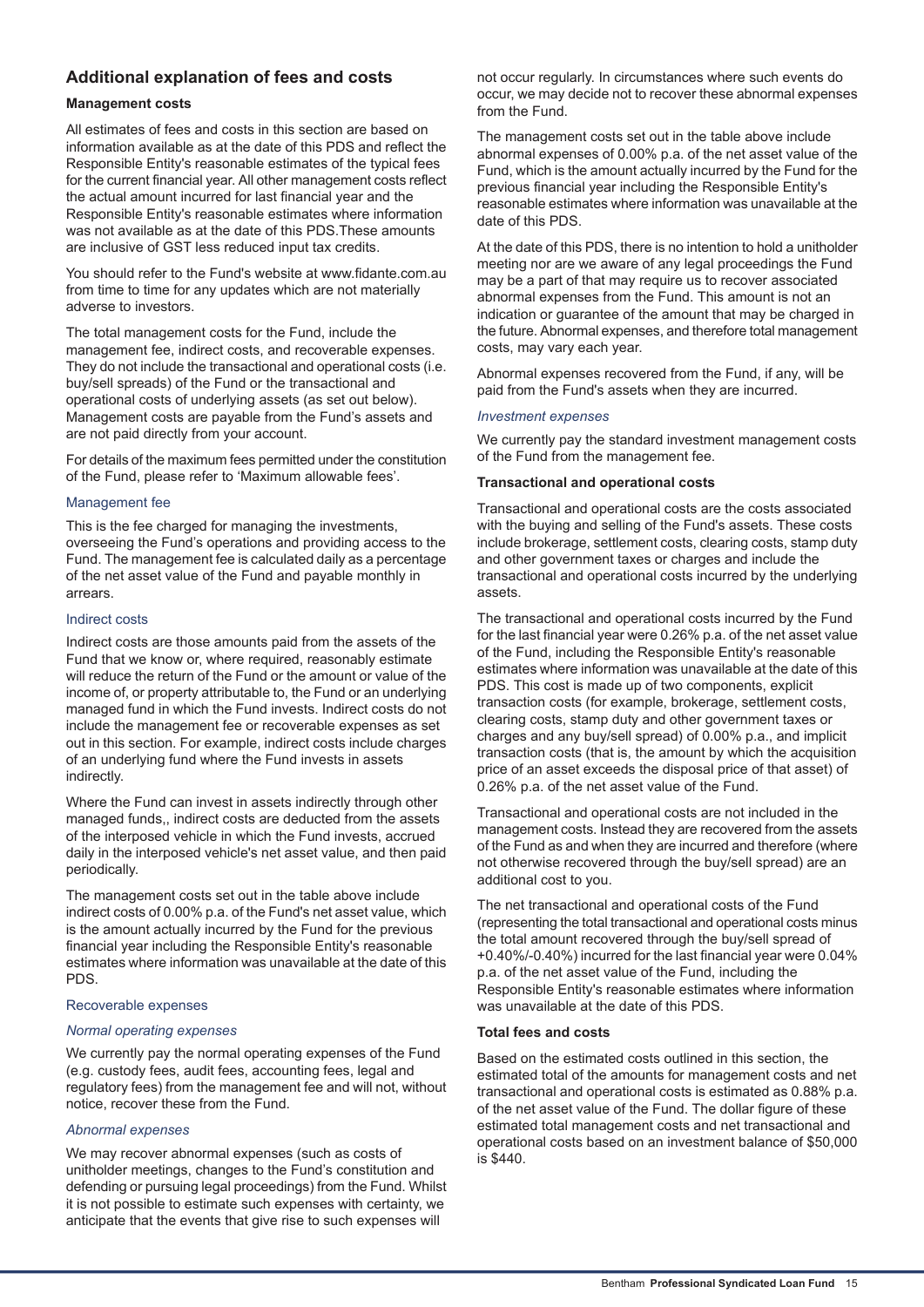## **Buy/sell spreads**

The buy/sell spread is a type of transactional and operational cost that may include brokerage, stamp duty, underlying security buy/sell spreads and other government taxes or charges. The purpose of the buy/sell spread is to ensure that only those investors transacting in the Fund's units at a particular time bear the Fund's costs of buying and selling the Fund's assets as a consequence of their transaction.

The buy/sell spread for the Fund is stated as a percentage of the net asset value of the Fund and is the difference between the investment unit price and the withdrawal unit price. It reflects an estimate of the transactional and operational costs expected to be incurred in buying and selling the Fund's assets as a result of investments and withdrawals made by investors.

This estimate may take into account factors such as (but not limited to) historical transaction costs and anticipated levels of investments and withdrawals. It is expected that brokerage will make up the vast majority of transaction costs.

The current buy/sell spread of the Fund is +0.40%/-0.40%; however a different buy/sell spread may apply if the estimate changes.

We have discretion to waive or reduce the transactional and operational costs on investments or withdrawals where no or reduced costs are incurred. We will provide notification to unitholders of any changes to buy/sell spread transaction costs on the Fidante Partners website.

Please note that while the buy/sell spread is an additional cost to you, it is not a fee paid to us or Bentham. It is paid to the Fund and is reflected in the Fund's unit price.

#### Buy/sell spread example

- The current buy spread on an investment in the Fund is +0.40%. Therefore, the cost of an investment of \$50,000 into the Fund would be \$200.
- The current sell spread on a withdrawal from the Fund is -0.40%. Therefore, the cost on a withdrawal of \$50,000 from the Fund would be \$200.

Please note that this is just an example. In practice, actual transaction costs will depend on the amount you invest or withdraw.

#### **Can fees be different for different investors?**

Yes; we may negotiate, rebate, or waive fees for wholesale clients (as defined in the Corporations Act). We do not negotiate fees with retail investors.

#### **Borrowing costs**

Borrowing costs are the costs associated with borrowing money or securities. The Fund may enter into borrowing facilities and, if so, the costs of a borrowing facility would be deducted from the Fund and not paid for by us from the fees we receive. They would therefore increase the management costs of the Fund.

#### **Government charges and GST**

Government taxes such as stamp duty and Goods and Services Tax (**GST**) may apply to the Fund or your investment. Unless otherwise stated, all fees and costs are quoted inclusive of any GST and net of any input tax credits (**ITCs**) or reduced input tax credits (**RITCs**) that are expected to be available to the Fund.

Where RITCs are available, the prescribed rate is currently 55% or 75%, depending on the nature of the fee or cost incurred. Please refer to 'Taxation considerations' for additional information on GST.

#### **Other payments**

We may pay fees from our resources to some IDPS or other platform operators because they make the Fund available through their investment service. These fees may be rebated to the Indirect Investor investing in the Fund through the service or in some circumstances may be retained by the operator and include:

- for each IDPS operator, product access payments of up to \$20,000 p.a.; and/or
- where permitted by law, fund manager payments of up to 0.55% p.a. of the amount invested by the Fund.

These payments are made from our own resources so that they are not an additional cost to the Fund or its unitholders.

#### **Adviser remuneration**

#### Adviser service fees

You and your financial adviser may agree that you will pay an adviser service fee for the provision of ongoing services by your financial adviser in relation to your investment. This fee will be paid to the Australian financial services licensee responsible for your adviser (or your adviser directly if they are the licensee). You do not have to agree to these fees if you choose not to.

Where it has been agreed, the adviser service fee may be an amount of up to 1.1% p.a. of your account balance, negotiated with your financial adviser and to be calculated and paid on a monthly basis. You and your financial adviser may agree to this fee being deducted from your Fund account. Where you agree to pay an adviser service fee, you also authorise us to withdraw units you hold in the Fund to pay this fee on your behalf. There may be capital gain or capital loss consequences on the withdrawal.

We will not deduct the adviser service fee if your balance in your Fund account is less than \$1,000.

## Adviser service fee example

If your account balance in the Fund is \$50,000, and you agree to pay a maximum adviser service fee of 1.1% p.a., this will equate to \$45.83 per month. You or your financial adviser may cancel the adviser service fee at any time.

#### **Maximum allowable fees**

The Fund's constitution allows certain maximum fees (see table below), and allows for expenses of the Fund (whether normal or abnormal expenses), such as registry, audit, taxation, advice, investment management and offer document costs to be paid directly from the Fund.

| Fee                                                              | <b>Maximum amount</b>                            |
|------------------------------------------------------------------|--------------------------------------------------|
| <b>Contribution fee</b>                                          | 6.00% p.a. of the contribution                   |
| (currently not charged)                                          | amount                                           |
| <b>Management fee</b><br>(currently charged at<br>$0.84\%$ p.a.) | 3.00% p.a. of the net asset value<br>of the Fund |
| <b>Withdrawal fee</b>                                            | 6.00% p.a. of the withdrawal                     |
| (currently not charged)                                          | amount                                           |

The constitution does not place any limit on the amount of the expenses that can be paid from the Fund.

#### **Indirect (or alternative form) remuneration**

We may provide benefits to other financial services intermediaries where the law permits. If we do, we will provide these benefits from our own resources so that they are not an additional cost to the Fund or its unitholders.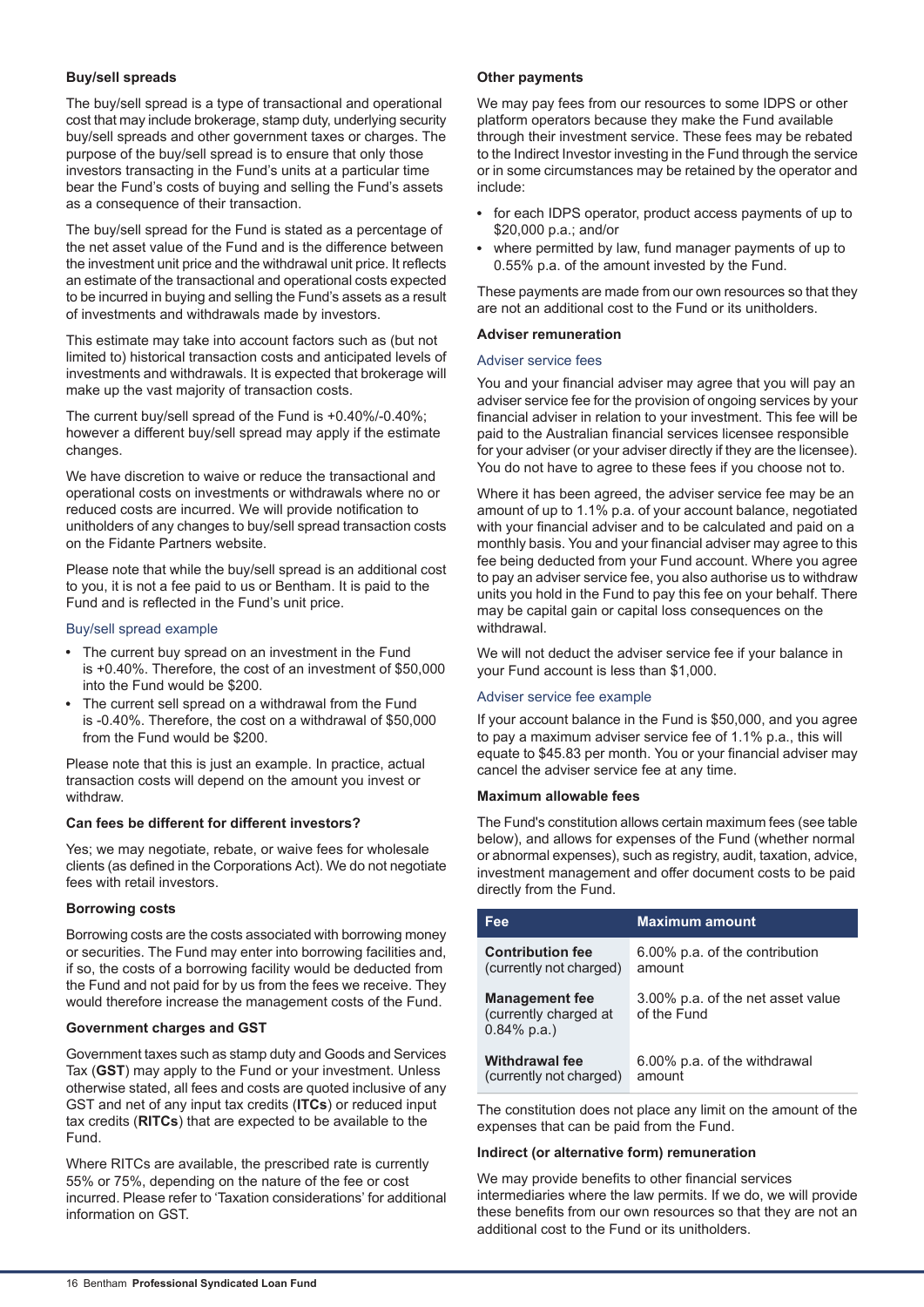We maintain a register (in compliance with the relevant regulatory requirements) summarising alternative forms of remuneration that are paid or provided to Australian financial services licensees and/or their representatives. Registers are publicly available and if you would like to review our register, please contact us.

# <span id="page-16-0"></span>Taxation considerations

## **How managed investment schemes are taxed**

The Australian tax commentary below is of a general nature and is based on our understanding of the Australian tax laws, as at the date of this document, as they relate to Australian resident individual taxpayers who hold their investment on capital account. Any information contained therein should be used as a guide only and does not constitute professional taxation advice as individual circumstances may differ. Fidante Partners is not a registered tax (financial) adviser and is not licensed or authorised to provide tax advice. We recommend that you obtain your own professional advice regarding your position, as tax and social security laws are complex and subject to change, and investors' individual circumstances vary.

## **Taxation of the Fund**

The Attribution Managed Investment Trust (**AMIT**) legislation applies to qualifying Managed Investment Trusts (**MIT**s) that make an irrevocable election to become an AMIT. The Responsible Entity has elected for the Fund to be an AMIT.

An AMIT must attribute its taxable income to investors on a fair and reasonable basis, and investors are advised of their share of the taxable income via an AMIT Member Annual Statement (**AMMA Statement**). The Fund will generally not be liable to pay income tax on its taxable income on the basis that it will attribute all determined trust components (i.e. assessable income, exempt income and non-assessable non-exempt income) to members each year. If the Fund were to cease being an AMIT, it should also generally not be liable to pay income tax on the basis that unitholders are presently entitled to the Fund's distributable income.

Other key features of the AMIT regime include: income character retention; deemed fixed trust status; an ability for adjustments and errors at the trust level to be carried forward and dealt with in the year in which they are discovered; adjustments (upwards and downwards) made to investors' cost bases for CGT purposes, and their costs for revenue purposes, where there are differences between the amount distributed and the amount attributed on an AMMA statement; and clarification of the treatment of tax deferred distributions.

The MIT capital account election regime permits eligible MITs to make an irrevocable election to adopt capital account treatment for certain types of assets (broadly shares, units and real property) for income years to which the election applies. An irrevocable election has been made in respect of the Fund and accordingly deemed capital treatment will apply in respect of the qualifying assets for the income years to which the election applies.

The Foreign Investment Fund (**FIF**) provisions were repealed with effect from the 2010/2011 income year. The FIF provisions may be replaced by a specific anti-avoidance roll-up rule for Foreign Accumulation Funds (**FAF**), which seek to ensure that Australian residents cannot defer or avoid a tax liability on income earned in a FAF. As at the date of this document, the Government has not released the final FAF legislation.

Additionally, there is arm's length income legislation that applies to MITs. Under this legislation, excess income generated by a MIT from non-arm's length arrangements may be determined to be subject to tax at 30%. It is not expected that the arm's length income provisions will impact the Fund.

The Taxation of Financial Arrangement (**TOFA**) provisions apply on a mandatory basis to qualifying taxpayers in respect of certain financial arrangements. Broadly, the TOFA provisions recognise certain gains and losses on financial arrangements on an accruals basis, which may result in a taxing point prior to the realisation of the investment. As at the date of this document, we, as Responsible Entity of the Fund, have not made an election to apply one of the elective methods under TOFA.

Tax losses incurred by the Fund will remain in the Fund and can be applied to reduce the Fund's income in future years (subject to the Fund satisfying the specific provisions of the trust loss carry forward legislation).

## **Tax position of Australian resident investors**

You will generally be required to include in your assessable income your attributed income of the Fund. There may be instances where your attributed share of the taxable income of the Fund exceeds the distribution you receive from the Fund.

Where investors disagree with the allocation of taxable income in an AMMA Statement, they may give a 'member choice' to the Commissioner of Taxation. In the event investors make a member choice, the constitution provides that the investors will indemnify us for all costs and liabilities incurred as a result of the member choice.

CGT cost base reductions or uplifts may occur where taxable income attributed is either less than or greater than, respectively, the total of both cash distributed and tax offsets attributed for an income year. Where cost base reductions or uplifts occur, this will affect the CGT position of the investment. For those investors who have a zero cost base in their units, or where the total cost base reduction amount exceeds the cost base of their units, a capital gain may arise to these investors for that year. Investors should maintain records of their cost base adjustments. You may also be entitled to tax offsets (franking credits and/or foreign tax offsets) attributed by the Fund. Provided investors satisfy certain provisions of the Tax Act, investors may be able to utilise these offsets against their tax liability on the taxable components of the distributions. In order to claim the amount of tax offsets, investors must include the amount of the offsets in their assessable income.

We will advise each investor of their share of tax offsets in the AMMA statement.

The disposal of units (for instance by withdrawal or transfer) may give rise to a capital gains tax liability or a capital loss. Investors who have held their units on capital account for more than 12 months may be entitled to a capital gains tax discount.

## **Non-resident account holder reporting requirements**

As a result of an increased international focus on account holder data exchange, a number of countries have legislated that financial institutions (which includes us) identify and report certain information about the financial accounts of investors. The regimes include the United States Foreign Account Tax Compliance Act (**FATCA**) and the OECD's Common Reporting Standard (**CRS**). To comply with our obligations under various reporting legislation we will provide to the ATO such data as required in respect of your investment with us. This will be required if you are a US citizen or a foreign tax resident of any jurisdiction outside of Australia. If we have attempted to confirm your tax status with you but have been unable to do so, we may still be required to notify the ATO.